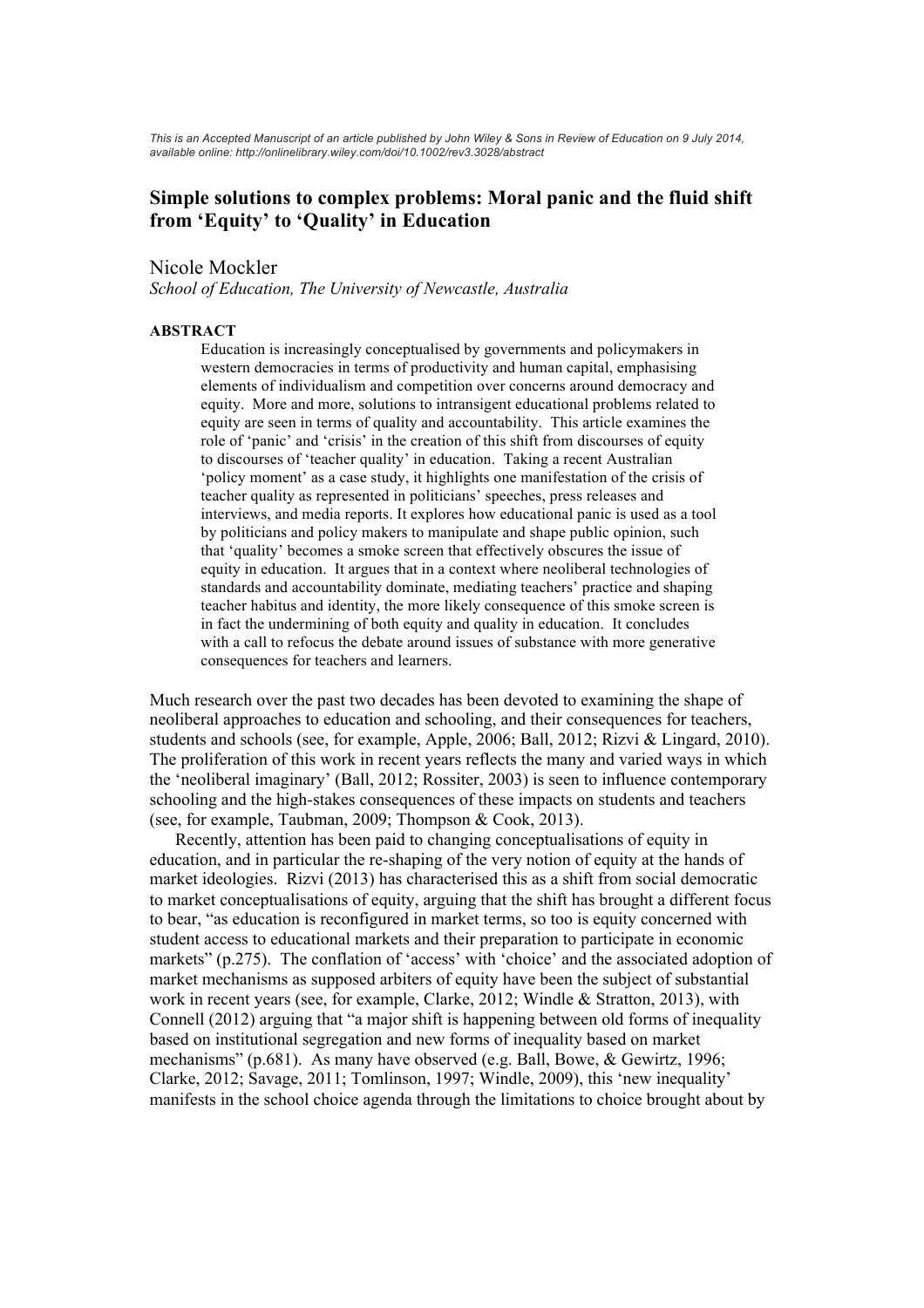virtue of parents' own social and cultural backgrounds: while middle class parents might be seen to be 'good' at exercising choice in the matter of where their children attend school, the same cannot be said of parents from working class or non-English speaking backgrounds. As Reay and Lucey put it: "The more distant subjects are from economic necessity, the more 'choice' becomes a possibility. 'Choice' is guaranteed to those who can afford to choose" (2003, p. 138), although they do indeed temper this observation by noting that choice is not solely mitigated by economic privilege. Rather, they see cultural capital and family habitus on the one hand, and geographic space on the other, as intertwined with economic privilege to impact upon choice possibilities in education.

Furthermore, 'Third Way' approaches to social governance particularly influential in the UK and Australia in the 1990s and 2000s have positioned education "as both a market-enhancing mechanism for its capacity to build human capital and service the nation's economic interests, as well as a space through which a healthy and productive population can be nourished by the ethics of equity, justice and choice" (Savage, 2011, p. 34). The twin educational goals of 'excellence' and 'equity' long embedded in various expressions of education policy globally have increasingly been used if not interchangeably then side-by-side in recent years. Increasingly, 'excellence' is imbued with 'world class' rhetoric, a desire for schools, school systems, teachers and learners to be seen to be successful by global measures of educational 'success', while 'equity' is, as noted above, increasingly linked to choice and market mechanisms. As Savage goes on to note, "education and the market are seen as mutually complementary, and it is *through* the education market that the dual aims of excellence and equity are seen to flourish (2011, p. 34). While Savage argues that excellence and equity in education are not in their very nature opposed, his research shows that these particular expressions of 'excellence' in play, conceived of as linked to market-driven demand, increasingly marginalize the equity agenda at school level. Historically, it might be said that this is a contemporary iteration of what Ian Hunter (1994) conceptualised as competing rationales for education with origins in the mid-18th century. On the one hand, emanating from the Christian tradition, emerged a moral rationale for schooling "designed to secure the soul's salvation" (p. 58), while on the other, an economic or political rationale emerged claiming "that the state should intervene in education as a means of enhancing its collective wealth and prosperity and *thereby* the well-being of its citizens" (p.38). The 'excellence and equity' agenda represents, to some extent, a conjoining of these competing rationales.

This narrow conception of excellence and equity in education has driven educational reform in Australia for at least the past seven years. Kevin Rudd, past Labor Prime Minister of Australia, was fond of the 'engine room' metaphor on both fronts: "Education is the engine room of the economy, education is the engine room of equity" (Australian Broadcasting Corporation, 2007), a turn of phrase he used repeatedly around the launch of the 'education revolution' and lead-up to the 2007 election (see, for example, Rudd, 2007a; Rudd, 2007b). Unaddressed within this rhetoric and indeed, within Labor's 'social capitalist' (Rudd, 2009) approach to social policy generally, is the tension between or, one might say, incompatibility of these two concepts, given the prevailing emphasis on market liberalism embedded in rhetoric around "the economy" (Quiggin, 2012).

My concern in this paper is not so much the ways in which neoliberalism has shaped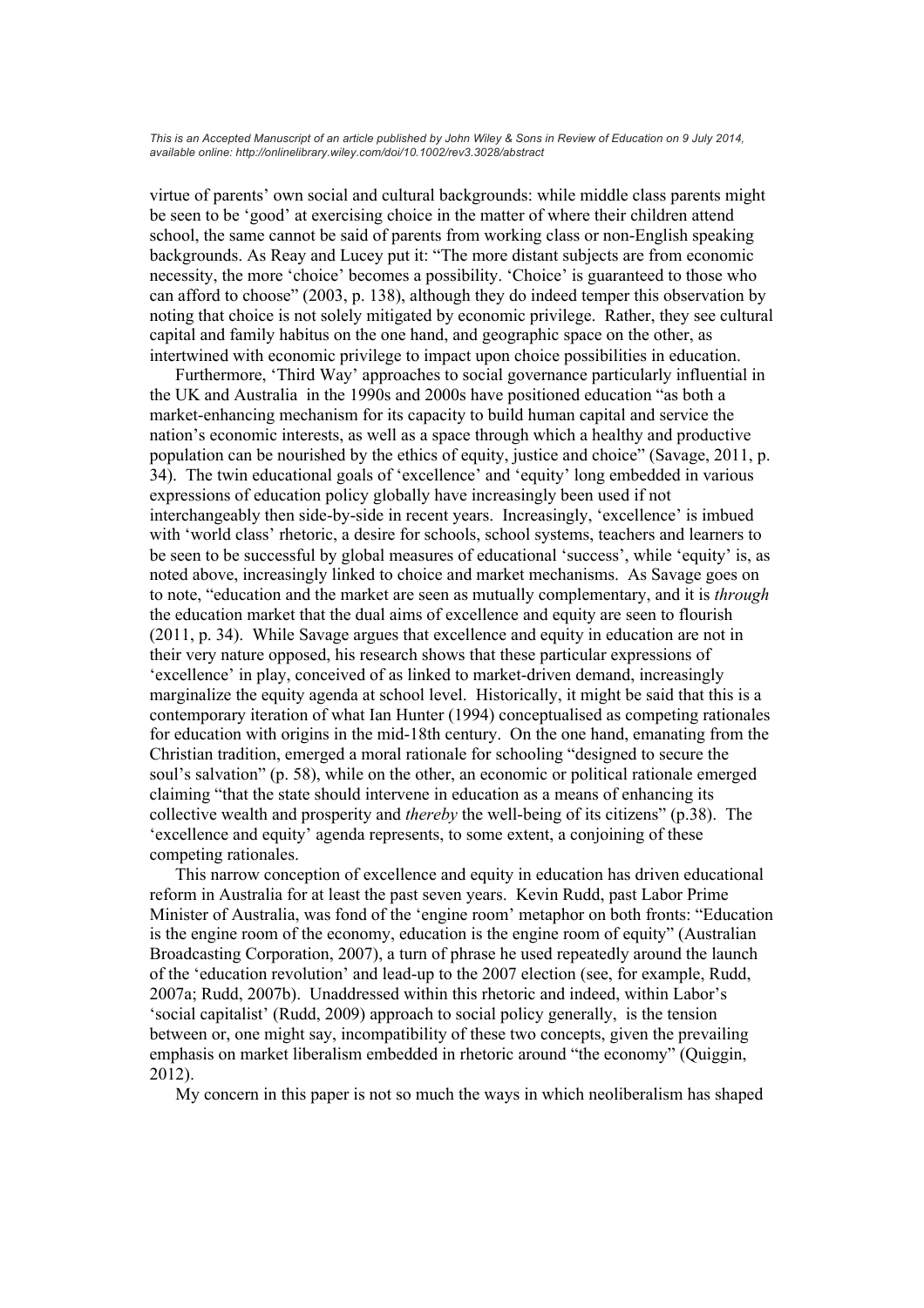concepts of equity and quality in education themselves, but rather how problems related to educational equity are reframed as problems of 'quality' within neoliberal regimes, and the mechanisms of this reframing in the public space. As a case in point, it takes the Australian Government's response to the national Independent Review into School Funding, which came in the form of the 'National Plan for School Improvement'. The paper focuses upon the ways in which this reframing occurred, aided and abetted by a sense of moral panic around the quality of Australia's schools that had its genesis in political spin and remained unchallenged by the mainstream media as the Plan was unveiled and offered up as a solution to the inequities of the current system.

This study builds on and contributes to work in the area of the neoliberal framing of policy and practice in education. Although studies in this area have examined broad trajectories of neoliberal ideology and their impact on education, through its focus on the ways in which politicians and policymakers shape public attitudes to education through the use of 'quality' as a rhetorical and policy device, this study provides additional insight into the mechanisms by which education is framed in the public space within neoliberal regimes. The analytic focus on a case study of a single 'policy moment', wherein 42 speeches, media texts and policy documents related to a single event are analysed, enables another contribution. Although numerous studies have explored representations of education policy in the public domain, little analytic attention has been paid to the specific processes of 'framing' and the 'packages' that shape meaning and public attitudes, or to the consequences of these for education. I address this issue through a framing analysis of the texts in question, and suggest that the consequences of reframing equity in terms of quality hold dire implications for both equity *and* quality in education.

The paper is presented in three parts. After an introduction, in which I locate the research study conceptually and methodologically, the analysis of texts is presented, followed by a discussion of the use of quality, via panic, to reframe equity.

# **Situating the Analysis: The Politics of Panic**

In 2011, Australian writer David Marr wrote *Panic*, a collection of essays in which he examined the use of moral panic by Australian politicians in the shaping of public discourse in relation to different areas of social life. On the dynamic of panic within Australian society, he wrote:

I've come to believe the fundamental contest in Australian politics is not so much between Right and Left as panic and calm…This is an issue that goes deeper than division between the parties. It's about the odd willingness of Australia's leaders to beat up on the nation's fears. They coarsen politics. They narrow our sympathies. They make careers for themselves in this peaceful and good-hearted country in states of exaggerated alarm... (Marr, 2011, p. 2)

Marr's notion of 'moral panic' resonates with Naomi Klein's (2007) concept of 'shock doctrine', in which, drawing on Milton Friedman's ideas about crisis and capitalism, she argues that the exploitation of 'shock' and 'crisis' has become over the past 30 years, the primary vehicle for government imposition of large scale and irreversible change in both policy and practical terms (p.6 ff.). Friedman's perspective is encapsulated in his 1982 preface to the reprint of *Capitalism and Freedom*: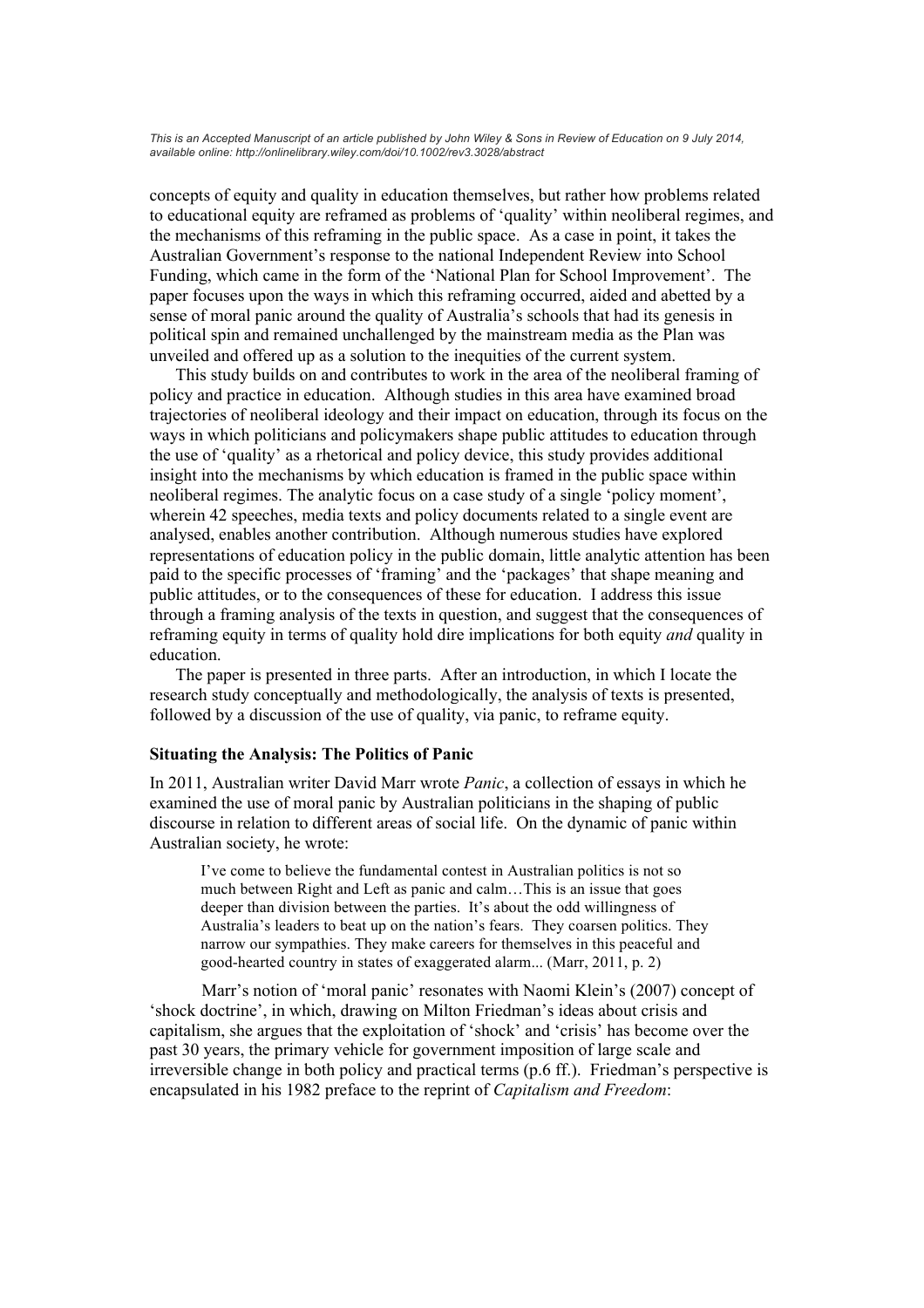Only a crisis – actual or perceived – produces real change. When that crisis occurs, the actions that are taken depend on the ideas that are lying around. That, I believe, is our basic function: to develop alternatives to existing policies, to keep them alive and available until the politically impossible becomes politically inevitable (Friedman, 1982, p. ix).

Klein works with a number of actual rather than perceived crises in recent American and global history to demonstrate 'the shock doctrine' in action – the practice within free-market economies of using crisis as a catalyst for a 'clean slate' approach to public policy: "using moments of collective trauma to engage in radical social and economic engineering" (p.8).

This paper explores these concepts in the context of contemporary neoliberal approaches to education policy. It builds on the work of Berliner and Biddle (1995), whose book *The manufactured crisis: Myths, fraud, and the attack on America's public schools* explored and aimed to 'debunk' a number of 'manufactured crises' in public education in the US post the publication of *A Nation at Risk* (Gardner, 1983), and subsequent work such as that of Zhao (2009) and Tienken and Orlich (2013). It takes as its starting point the idea that education is fertile ground for panic, as it provides a mass point of reference for the electorate: in the context of contemporary western societies, most voters attended school themselves and a large proportion of the population at any given time has children at school. Indeed, Callaghan (1962) reminds us in his historical work on the shaping of American education, this has long been the case: "I am convinced that very much of what has happened in American education since 1900 can be explained on the basis of the extreme vulnerability of our schoolmen (sic.) to public criticism and pressure" (p. viii). Education has the capacity to speak to the hearts and minds of the electorate, regardless of their perceptions of their own school experience, and politicians, both with and without the help of the mass media, use 'panic' as a key part of their contemporary political repertoire.

As Marr suggests above, the key consequence of moral panic is fear. Along with panics regarding 'law and order', the imminent threat of economic downturn or the 'takeover' of immigrants and asylum seekers, educational panic seeks to undermine social trust in one direction while at the same time drawing popular attention to what is offered as a simple, implementable and measurable solution to an intransigent social problem. In real terms, this means a focus on measurable, standardised educational practices that seeks to mitigate the fear that 'our kids' are somehow falling behind on either a global or a local scale.

### *The 'Policy Moment' in Context*

More than a mere tool for framing discussions of education in the public space, in this paper I explore the ways in which 'panic' can function as a neoliberal tool in and of itself, through the examination of a single moment in recent Australian education policy. Specifically, I analyse 42 Prime Ministerial and Ministerial speeches, media releases and interviews, along with related print media articles, produced over a period of one week in September 2012. The week in question began with the announcement, in an address given by the then-Prime Minister at the National Press Club, of the 'National Plan for School Improvement', the long-awaited Government response to the Independent Review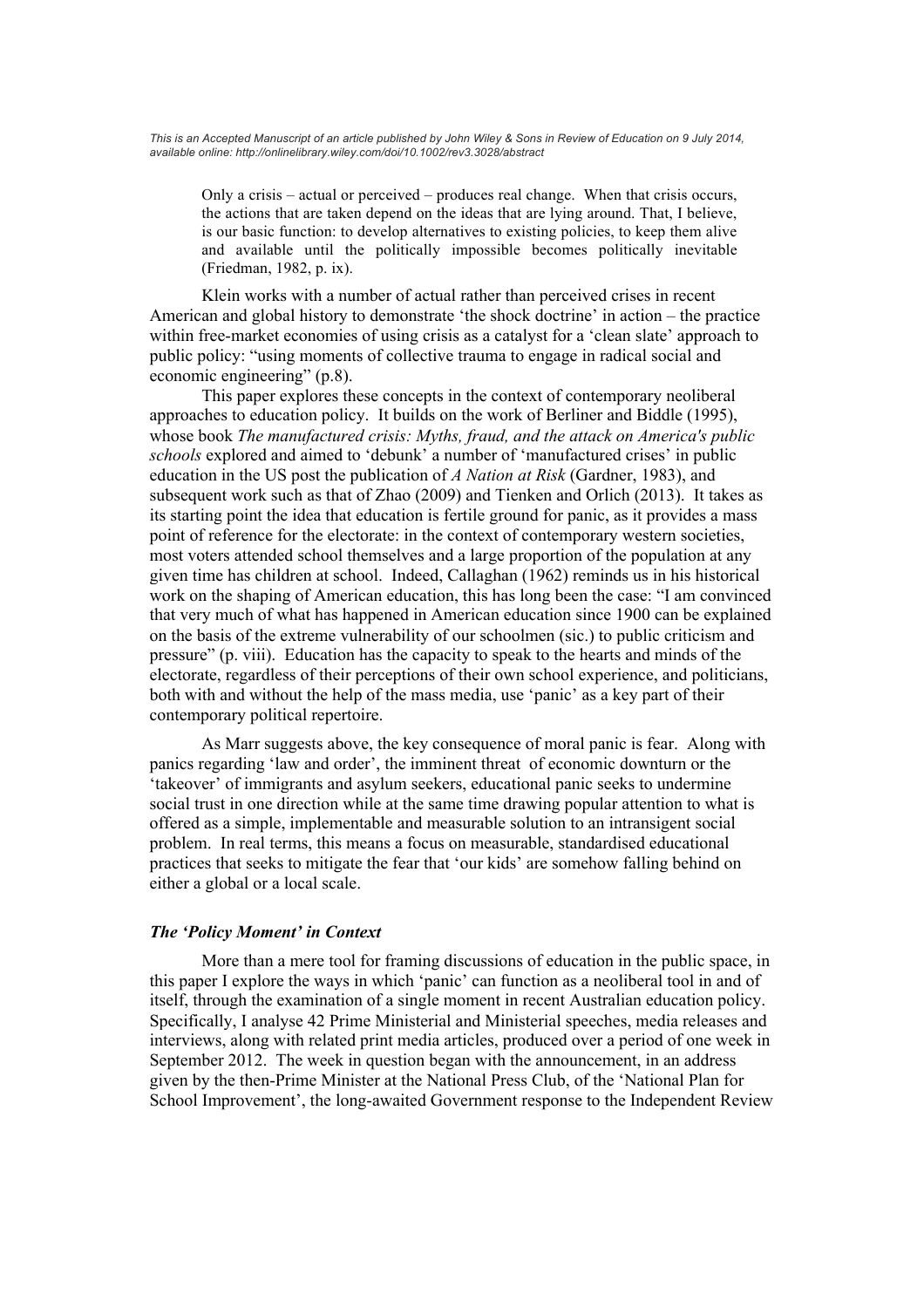of School Funding conducted by a panel chaired by David Gonski AC (henceforth referred to as the 'Gonski Review'), the final report and recommendations of which had been handed down to the Government in November 2011 (Gonski et al., 2011).

The Rudd-Gillard Labor Government came to power in Australia in November 2007, after 11 years of Liberal (conservative) government under John Howard. The 'Education Revolution' was a key platform for the Labor party in the 2007 election, and post the election, the then-Deputy Prime Minister Julia Gillard took the role of Education Minister. In 2008 and 2009, Gillard oversaw the *Digital Education Revolution* and *Building the Education Revolution* initiatives, along with the establishment of national standardized testing in the National Assessment Plan – Literacy and Numeracy (NAPLAN) program and the associated establishment of the MySchool website, which sorts and ranks all schools in Australia on the basis of their NAPLAN results annually. Additionally, and consistent with contemporary directions in education policy in Anglophone nations, the development of a national curriculum was undertaken in this period. Laid out in a document published in 2008 entitled *Quality Education: The case for an education revolution in our schools* (Commonwealth of Australia, 2008), from the outset the revolution linked the education imperative to productivity and economic prosperity, conceptualising education as a key tenet of the "productivity reform" agenda for the Council of Australian Governments (Commonwealth of Australia, 2008, p. 11ff.). The centrality of human capital theory to the Labor Government's conceptualisation of education (Keating & Klatt, 2013) is clearly displayed in *Quality Education.* At the outset the document proclaims that "quality education is good for our economy, good for our community and good for individuals. It will help create more jobs and higher wages, and will create better opportunities for all Australians" (p.6), appealing to a particular type of Australian pragmatism that the Labor Government continued to appeal to in a range of social policy areas over the subsequent five years.

Reflective of a range of contemporary globalized education policy trajectories, the 'Education Revolution' is said to hinge upon the critical areas of "high quality teaching" (rendered synonymous with "teacher quality") (p. 21ff.), equity of educational access ("ensuring all children benefit from schooling") (p. 25ff.) and "transparency and accountability" (p. 31ff.). The document ends with an appeal to urgency and an outlining of "horrific fantasies of inexorable economic decline if the government's policy preferences are not followed" (Clarke, 2012, p. 186), along with the catchcry, repeated with increasing fervour over the ensuing years of the aim to make "every school...a great school" (p. 36).

As part of the mandate established in *Quality Education*, in April 2010 Gillard initiated a review of funding arrangements for Australian schools with a view to developing a new funding "which is transparent, fair, financially sustainable and effective in promoting excellent educational outcomes for all Australian students" (Gonski, Boston, Greiner, Lawrence, Scales, & Tannock, 2011, p. xi). The findings and recommendations from the Gonski review were provided to the Government in November 2011 and made public in February 2012, and, as noted above, the longawaited response was the catalyst for this particular policy moment. The terms of reference for the Gonski Review were as follows:

1. The role of funding arrangements in supporting improved educational outcomes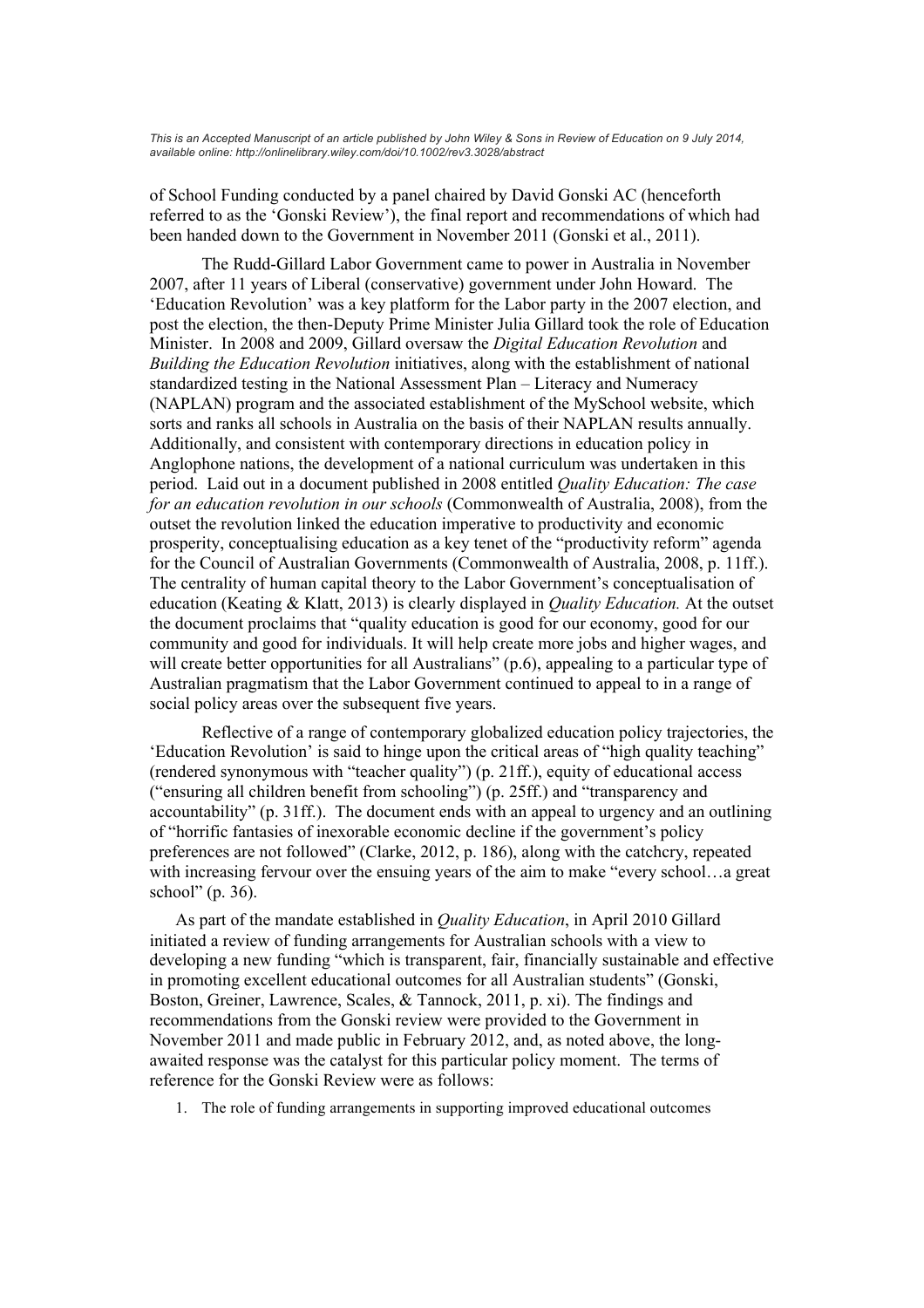- 2. The roles of families, parents, communities and other institutions in providing or supporting educational partnerships with schools
- 3. The roles of the Australian and state and territory governments in providing funding for schooling
- 4. The baseline level and allocation of funding for schools
- 5. The most effective means of distributing funding for schooling
- 6. What forms of accountability, transparency and regulation are necessary to promote high standards of delivery and probity among schools receiving public funding, and the data required to monitor and assess these standards of delivery and educational outcomes (Commonwealth of Australia, 2010b, pp. 2-3)

The final of these terms of reference, a late addition to the scope of the review, as indicated in examination of the draft terms of reference (Commonwealth of Australia, 2010a), is qualitatively different from the preceding five, both in terms of form and scope. The terms of reference for the review itself are beyond the scope of this paper, although it is worth noting, as a precursor to the analysis, that the recommendations and findings of the review in relation to accountability, transparency and regulation are limited specifically to the meta-level of the proposed funding arrangements and do not relate to school improvement, teacher selection or teaching quality (Gonski et al., 2011, pp. xxii-xxxiii), a theme to which I shall return in the later discussion.

This particular 'policy moment' was chosen as a focus for two reasons. First, it represented a good example of a shift in the public debate on education from issues related to equity and school funding to those related to excellence, quality and school improvement. Second, over the ten month period in the lead up to this announcement, there had been prolonged speculation within the community about the Government's response and the source of the \$6.5billion it was predicted would be required to meet the recommendations of the review, and as such the announcement attracted significant coverage in a compact timeframe, both by politicians themselves and the media.

Australian politics has been particularly volatile in the short months since the completion of this study. Given recent turns of events in Australian politics, which first saw the key players and champions of the National Plan for School Improvement step aside as Prime Minister and Minister for Schools and subsequently the defeat of the Rudd-Gillard Government by the Abbott Liberal Government, this analysis might be regarded as something of an exercise in contemporary historiography.

## *Methodology and Approach*

A total of 42 communication texts were examined, comprising speeches, media releases, interviews and newspaper articles, as represented in Table 1 below. Texts were identified using two search methods. First, using the Media Centre website for the then-Prime Minister and then-Minister for School Education, Early Childhood and Youth, all media releases, and transcripts of interviews and speeches related to the National Plan for School Improvement for the week beginning September 3, 2012 (the day of the announcement), up to and including September 9, 2012, were identified and incorporated into the analysis, comprising a total of 14 texts. 29 newspaper articles from the ten Australian national and capital city daily newspapers were identified via a search of the Factiva database using the search terms "National Plan for School Improvement",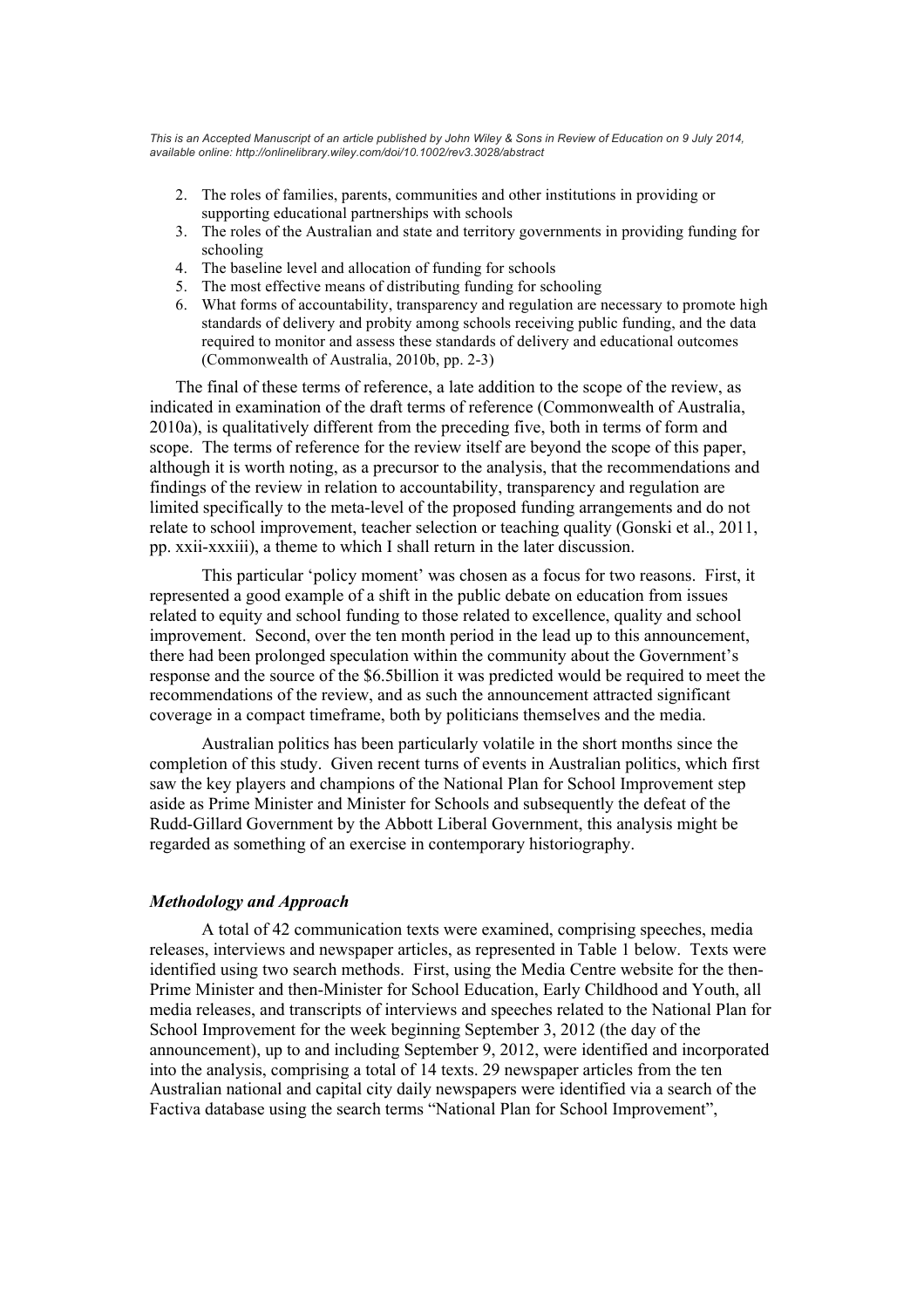"teacher quality" and "teaching quality", also using the date range of 3 to 9 September 2012 inclusive, with duplicate articles eliminated.

### **[INSERT TABLE 1 AROUND HERE]**

The analysis undertaken sought to examine the ways in which both key politicians and print journalists framed this particular moment in Australian education policy in their discussion and reporting, and to examine the relationships between the chosen communication texts. The three broad guiding questions of the investigation were:

- What frames are in use in these communication texts, regarding the National Plan for School Improvement, 'equity', 'quality' and education broadly?
- By whom?
- To what effect?

This approach draws on the original work of Goffman (1974) on framing theory, subsequently developed by Iyengar (1990, 1991) and Entman (1993, 2003, 2007, 2010) as a tool for analysis of communication texts. Entman explains the essence of framing as being related to what he terms 'selection' and 'salience':

To frame is to *select some aspects of a perceived reality and make them more salient in a communicating text, in such a way as to promote a particular problem definition, causal interpretation, moral evaluation, and/or treatment recommendation* for the item described (Entman, 1993, p. 51, emphasis in the original).

A range of approaches to framing have emerged over the past decade, steeped in differing traditions (Scheufele  $&$  Iyengar, 2012). The approach taken in this analysis uses the broader, sociological notion of framing as first described by Gamson and Modigliani in 1987:

A frame is a central organizing idea or story line that provides meaning to an unfolding strip of events, weaving a connection among them. The frame suggests what the controversy is about, the essence of the issue. A frame generally implies a policy direction or implicit answer to what should be done about the issue. Sometimes more than one concrete policy position is consistent with a single frame. (p. 143)

In short, frames make complex issues accessible to mass audiences through appealing to existing cognitive schemas (Scheufele  $\&$  Tewksbury, 2007), and, in the context of understanding the interplay between policy and communication texts and their effects, connecting policy to life experience: "individuals bring their own life histories, social interactions and psychological predispositions to the process of constructing meaning" (Gamson & Modigliani, 1989, p. 2). Furthermore, Gamson and Modigliani (1987, 1989) conceptualise frames as the central organising ideas within *packages*, comprised of both the frame itself and a set of corresponding framing and reasoning devices that work to indicate to the reader (a) what to think about the issue at hand and (b) what should be done about it: "a package offers a number of different condensing symbols that suggest the core frame and positions in shorthand, making it possible to display the package as a whole with a deft metaphor, catchphrase, or other symbolic device" (Gamson & Modigliani, 1989, p. 3). Within Gamson's model (Gamson & Lasch, 1983), 'framing devices' are conceptualized as metaphors, exemplars (eg historical examples), catchphrases, depictions and visual images; while the 'reasoning devices' are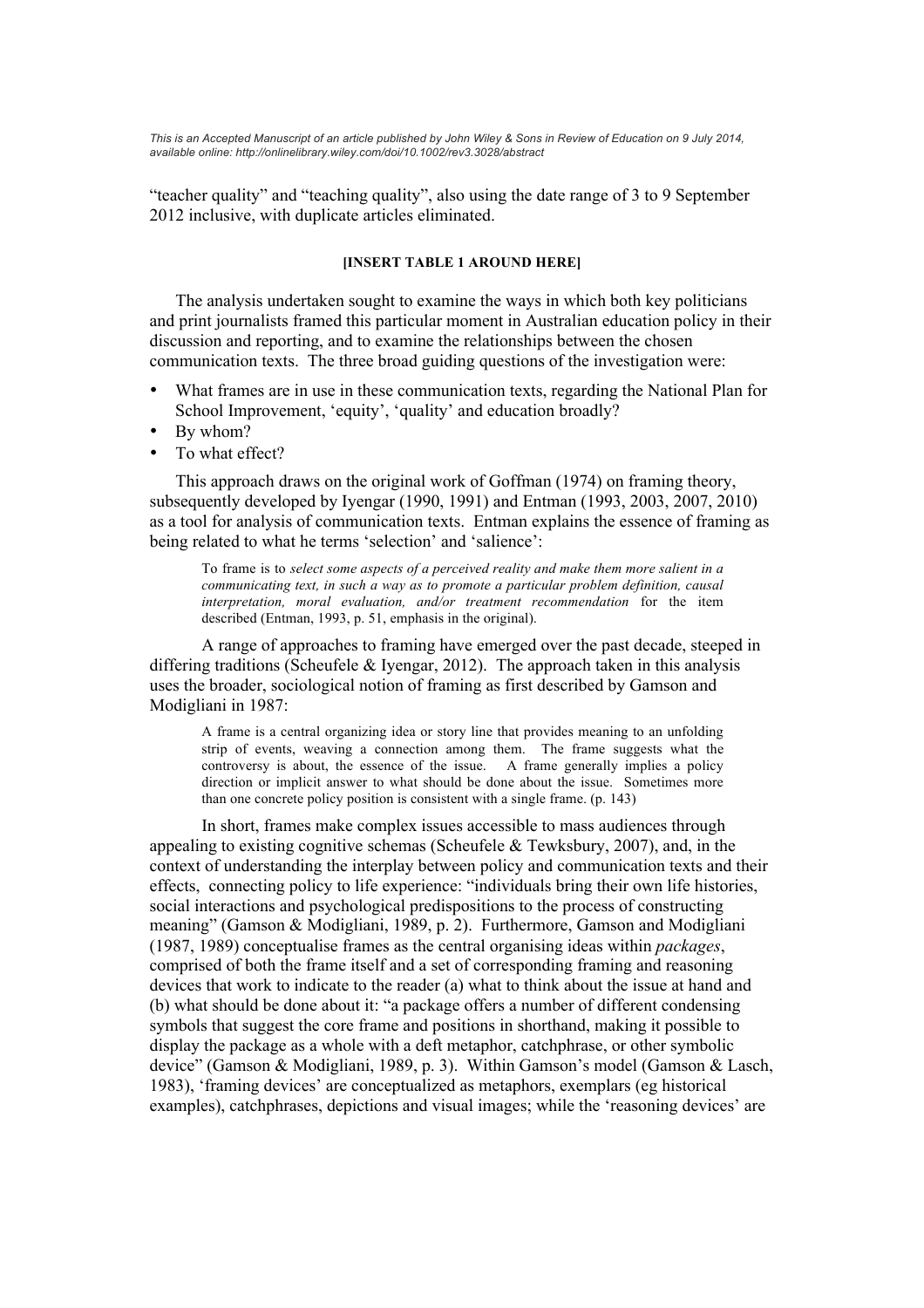defined as roots (causal analysis), consequence (effects) and appeals to principle (moral claims). Furthermore, packages can be referenced through the use of symbolic devices that invoke their central characteristics, with all packages having a *signature* – a particular set of elements that provide a shorthand for the central ideas of the package, which might be represented in a 'signature matrix' (1983, pp. 410-411), in research terms providing both a framework and reference point for content analysis. It is such an approach that has been taken here.

Theoretically, this work is informed by notions of discourse that understand the interplay between politics and the media as both complex and reflexive. Discourses "systematically form the objects about which they speak" (Foucault, 1972, p. 49), structuring knowledge-power relations "by the construction of "truths" about the social and natural world, truths that become the taken-for-granted definitions and categories by which governments rule and monitor their populations and by which members of communities define themselves and others" (Luke, 1995, p. 8). Specifically, I am interested here in the ways in which some of these definitions and categories have been formed and used in this particular instance – the expression of particular discourses relating to education and teacher quality as a consequence of one identified 'policy moment'.

# **Analysis of Texts: Understanding the Packages and Frames**

A three-level content analysis was undertaken on the communication texts. In the first place, a provisional 'start list' (Miles & Huberman, 1994, p. 58) of ten codes was devised, and these applied to the texts using the qualitative data analysis software package TAMS Analyzer (Weinstein, 2011). Gradually, and over several iterations, the 'start list' was expanded, codes were added, removed, combined, re-named and broken into 'sub-codes' as required by the data. As three separate but overlapping frames emerged from the data, 'packages' were identified and codes were loosely allocated to the package that they most readily aligned with, allowing the packages to be more fully explored and drawn into a 'signature matrix', provided in Table 2. Interestingly, while it was initially anticipated that the concept of equity itself would strongly emerge either as a package in its own right or as a dominant contributor to one of the frames, this was not the case. What emerged instead was the picture of a shift of the framing of this reform from one strongly rooted in equity as a consequence of fairer school funding leading to better opportunities for all Australian children to one strongly rooted in 'quality', whereby the provision of a (narrowly-defined) 'quality' education system, 'quality' schools and 'quality' teachers is positioned as the key to better opportunities for 'our kids'.

### *The Three Framing 'Packages'*

As noted above and represented in Table 2 below, three separate but overlapping framing packages were identified through the analysis of data, and it is to these that I now turn, discussing each sequentially. Namely, the three frames relate to 'saving our nation's education system', 'school improvement' and 'teacher quality'.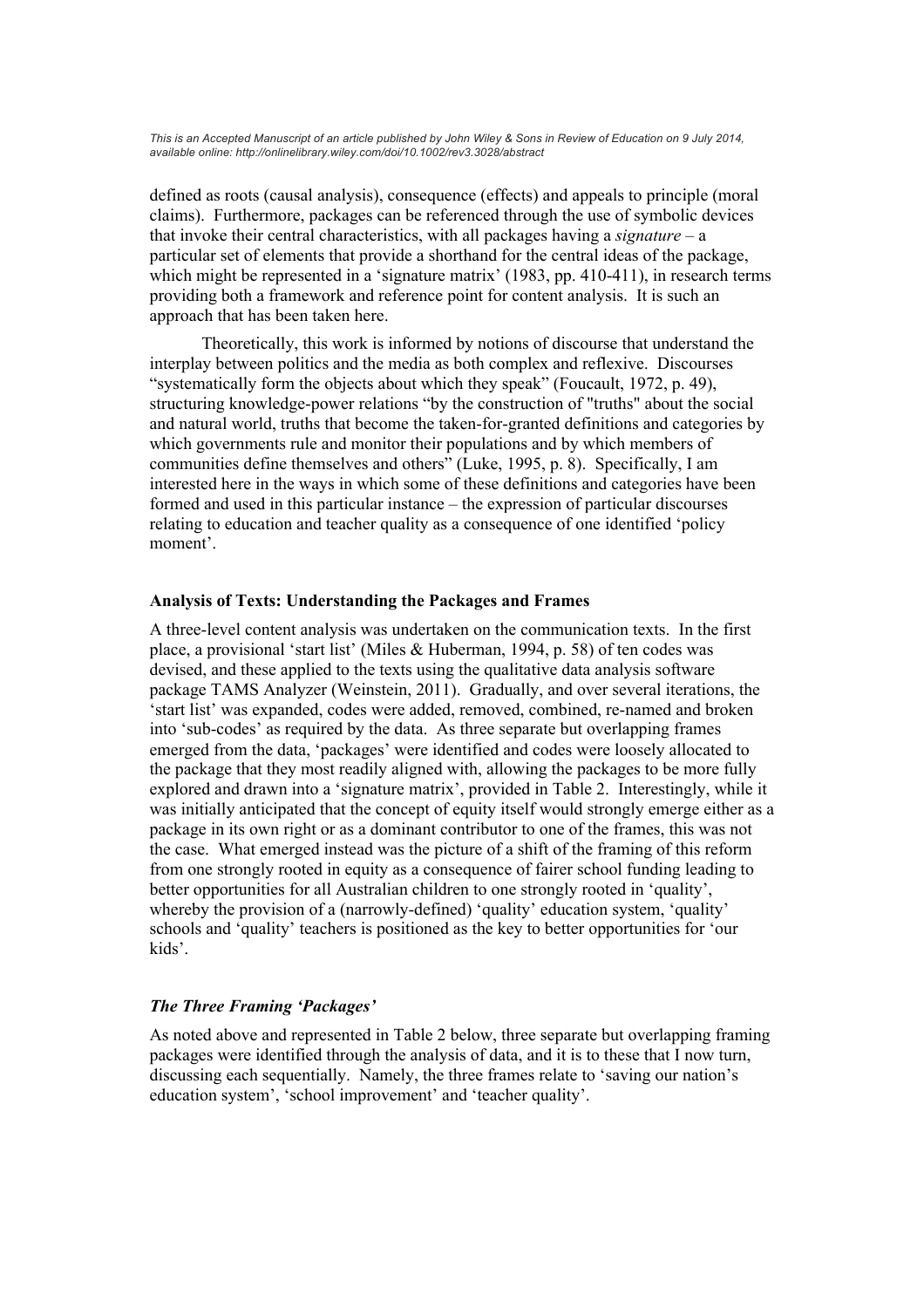#### **[INSERT TABLE 2, LANDSCAPE IF POSSIBLE, AROUND HERE]**

#### *Saving our Nation's Education System*

The formal announcement of the National Plan for School Improvement (NPSI) occurred via a Prime Ministerial speech, delivered at the National Press Club before an audience comprised predominantly of members of the Parliamentary Press Gallery. The speech began in the following way:

Today, I am here to talk about our children, their education, their lives and their future. As I speak, more than three million children are at school and millions more will follow them in the years to come. *On their behalf, I call on you to join me in a national crusade* to give those children a

better education and a better future (Gillard, 2012g, my emphasis).

From the very outset, then, the NPSI was conceptualised as a national moral crusade, a mission to which all Australians could (and should) contribute. One day later, Gillard addressed the Annual Convention of the Association of Mining and Exploration Companies, the peak body representing Australian mineral exploration and mining companies, unexpectedly spending the majority of her keynote speech on the NPSI. Alongside lighthearted justifications for this that included "You invest in mines. They [i.e. teachers] invest in minds." (Gillard, 2012h), the Prime Minister labored the links between education and industry, imploring the mining executives present to get behind the plan:

Nothing should keep a leader, indeed a mining executive, awake at night more than improving the quality of education in this country (Gillard, 2012h)

#### elsewhere:

Now the mining industry knows a thing or two about lobbying. Let's say you can be influential when you get together. So use that tremendous organising power to say to the Premiers and Chief Ministers: get on board with Gillard's plan (Gillard, 2012h).

Finally, she played to concerns regarding the downward trajectory of the Australian mining boom, once again drawing links between the NPSI and industry:

There is no question about whether we have a boom.

The issue is whether we make it last.

My school improvement plan is a plan to make the boom last.

Along with all our other work in broadband, infrastructure, clean energy, innovation, universities and skills, tax reform and deregulation.

It's the sophisticated, evidence-based package that will ensure the productivity of the future (Gillard, 2012h).

While this image of the education crusade was pilloried by journalists from newspapers of all political persuasions, including assessments of the crusade as 'Quixotic' in the conservative press (Donnelly, 2012b) and the mocking tone of this assessment in a more liberal publication: "we are supposed to join a "national crusade" to eradicate the "moral wrong" of a denied education" (Topsfield, 2012b), it endured in media releases and interviews from both the Prime Minister and Minister for School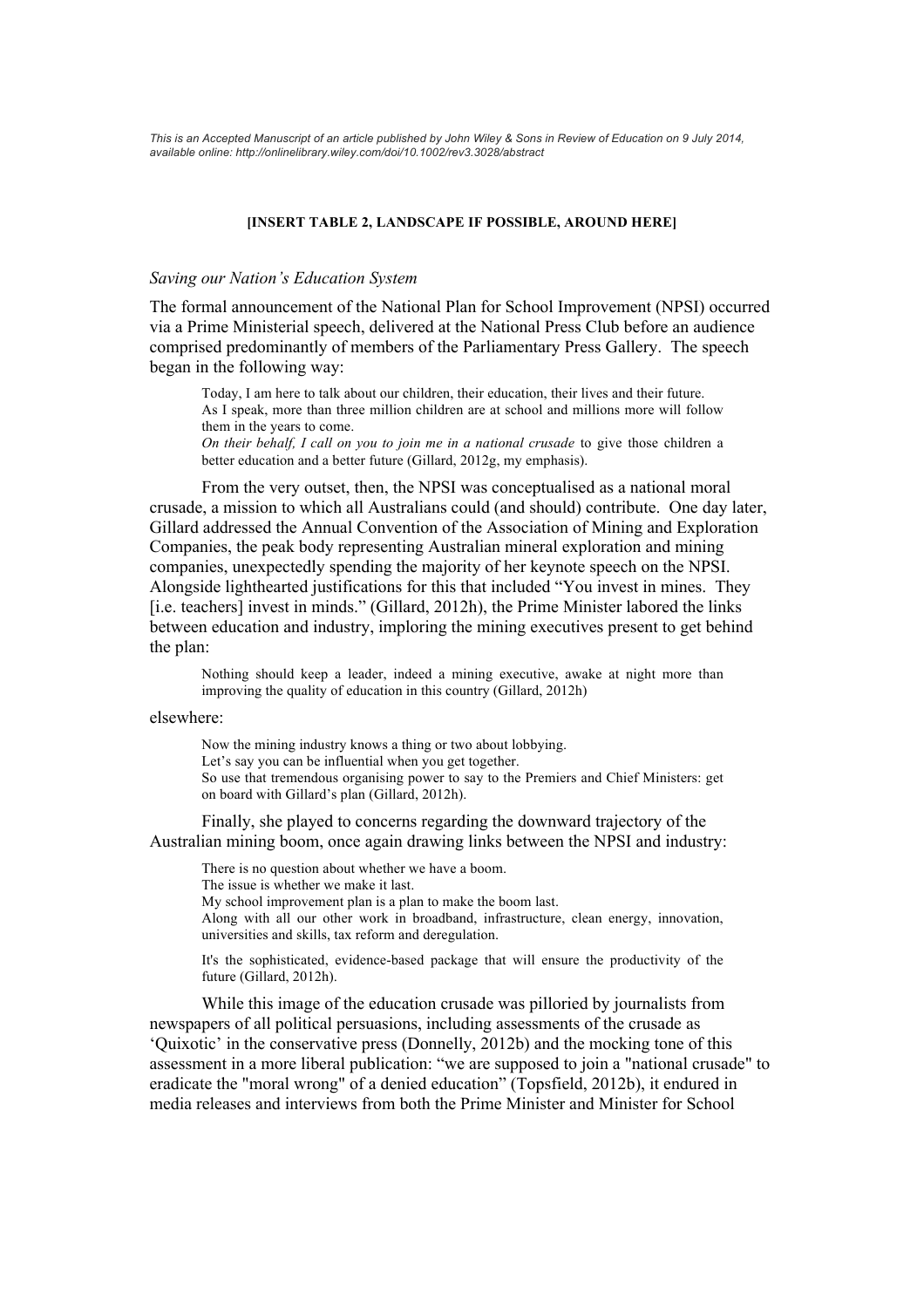Education over the subsequent week. Two days later, on the 5th of September, Peter Garrett, then Minister for School Education, said in a television interview:

If we're serious about maintaining our prosperity, as this Government is and as we continue to manage the economy strongly, we need to be absolutely clear that the direct link for all of us, whether we're the mining industry or the services industry or people who are going into other kinds of vocational training, whether you're an exporter, whether you're running a business here, is to make sure that your kids are well educated in the school system and that when they finish they can contribute to national prosperity (Garrett, 2012).

Clearly, the crusade itself is a rhetorical tool with a moral connotation. Designed to evoke at least a low level moral panic – one does not embark on a 'crusade' if there is nothing to be 'saved' from imminent or encroaching danger – this frame places the metaphor of the 'education race' at the centre of the discussion, positioning the 'winning' of the race, both regionally and internationally, as the key educational issue. The problem is thus constituted as Australia's children 'falling behind' their counterparts in other countries, and the consequences are seen to be dire:

To win the economic race, we must first win the education race… Our kids catching up to Shanghai's kids (Gillard, 2012g).

I am not going to sit by as Prime Minister and watch our schools fall behind the standards of the world, which means we will be headed towards being a low-wage, low-skill economy. We need to address that for the nation (Gillard, 2012f).

While the notion of the 'crusade' was met somewhat cynically by the print media, the goal of 'reaching' the top five countries internationally on standardised testing by 2025, 'catching up' to our neighbours, was met with apparent universal acceptance by commentators and journalists from newspapers across the political spectrum, this message reinforced by their reproduction of the Prime Minister's statistics about performance on international standardised tests (Grattan, 2012; Walker, 2012) and, in some cases, laments about the long time frame established in the plan for the realisation of the goal (Donnelly, 2012b; Marszalek, 2012a, 2012b; Walker, 2012).

The urgency of action was undisputed in the light of the (also undisputed) crisis of Australian education, most succinctly expressed in an editorial in the *Australian Financial Review* on September 8:

Australia should admit its education experiment is failing and urgently address it before we tie ourselves up in further argument about school funding (First decide on the best teaching tactics, 2012).

Furthermore, the appropriateness of the 'race' metaphor, imbued as it is with connotations of competition, and notions of 'winners' and 'losers' in education was not questioned or taken issue with by one journalist or commentator in the week following the announcement. With the one exception of the 'crusade' metaphor, both the framing and reasoning devices used in the Prime Ministers speeches of September 3 and 4, along with the accompanying press releases and media work undertaken by Gillard and Garrett over the ensuing days were essentially adopted wholesale by the mainstream media, and used to shape the reporting of the National Plan for School Improvement.

*School Improvement*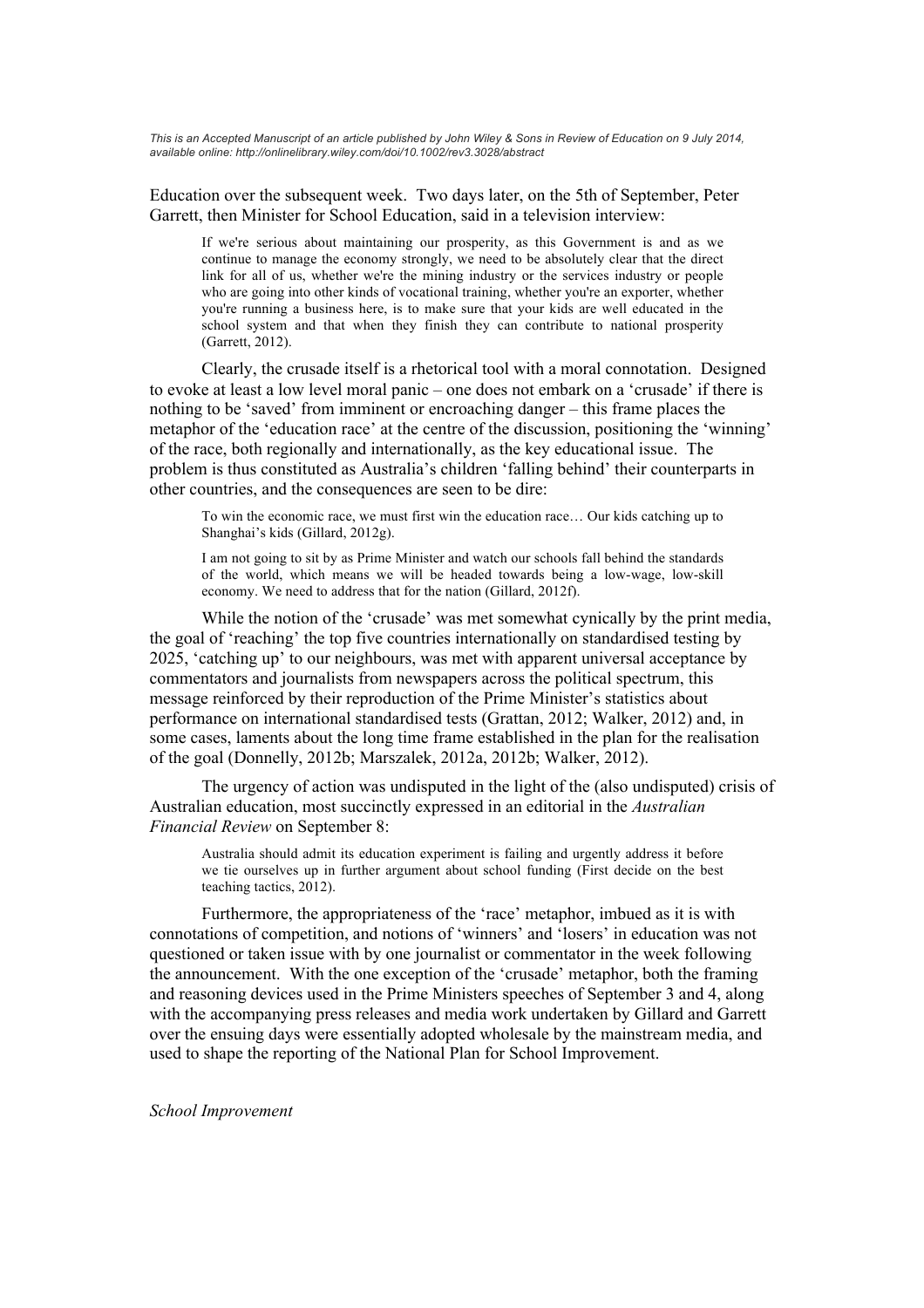This policy moment was perhaps most notable because of the shift created from a focus on school funding to a focus on school improvement. The formula used to fund non-Government schools in Australia has long been contentious, with public school activists claiming elitist bias in the current, 'SES model' of funding, while the non-Government school sector has long feared that changes to the funding system would cause a loss of funding to some schools and school systems. Prior to the commissioning of the Gonski review, Gillard pledged that "no school would lose a dollar" (Gillard & Garrett, 2012b) as a consequence of funding reform, a commitment made to contain the dissatisfaction of both sides of the school funding debate, although in effect it did neither, instead enraging those who were hoping for a more equitable redistribution of funding while, because of the ambiguity of whether or not funding would be maintained in 'real terms', it also failed to placate the non-Government school sector.

The announcement of the Government's response to the Gonski review wrapped in the guise of the National Plan for School Improvement was, then, an attempt to shift the debate to less contentious ground, where high levels of agreement would be met in terms of the need to improve schools. In the preamble to her speech at the National Press Club, the Prime Minister posited:

It is a model that strips away all the old debates about private versus public and puts children at the centre of the funding system (Gillard, 2012g).

Gillard further represented the links between Gonski's recommendations and school improvement in this way the following day, after assuring the mining lobby that the review was "done not by an academic but by a hard-headed businessman well at home in the nation's boardrooms" (Gillard, 2012h):

But Gonski is not just a funding review. It's an historic opportunity to stop school resources being the issue and instead make school improvement the issue. By giving every school a benchmark funding allocation, the issue of resources can finally be taken off the table. Performance stays on the table. That's why I've called it a National Plan for School Improvement (Gillard, 2012h).

In requiring evidence of 'improvement' from schools and school systems in return for enhanced funding, Gillard effectively takes a hard line with schools and teachers: there are to be "no blank cheques" (Gillard, 2012c, 2012d, 2012g; Gillard & Garrett, 2012a; Great show and tell. When can we see the homework?, 2012; No blank cheques for school funding, 2012) written without assurances of measurable and documentable improvement, which constitutes evidence that 'our children' and 'our education system' are being successfully saved:

I'm not going to be giving money to states and territories unless they sign up to making sure that their schools are improving. And I mean every school having its own improvement plan, and being held to account for getting the kids a better and better education. More kids at school, more kids learning to read and write at the appropriate standard. More kids staying at school and succeeding at year 12. More information about what's going on at that school (Gillard, 2012c).

Any extra funding will be tied to introducing changes that evidence shows deliver better results (Gillard & Garrett, 2012a).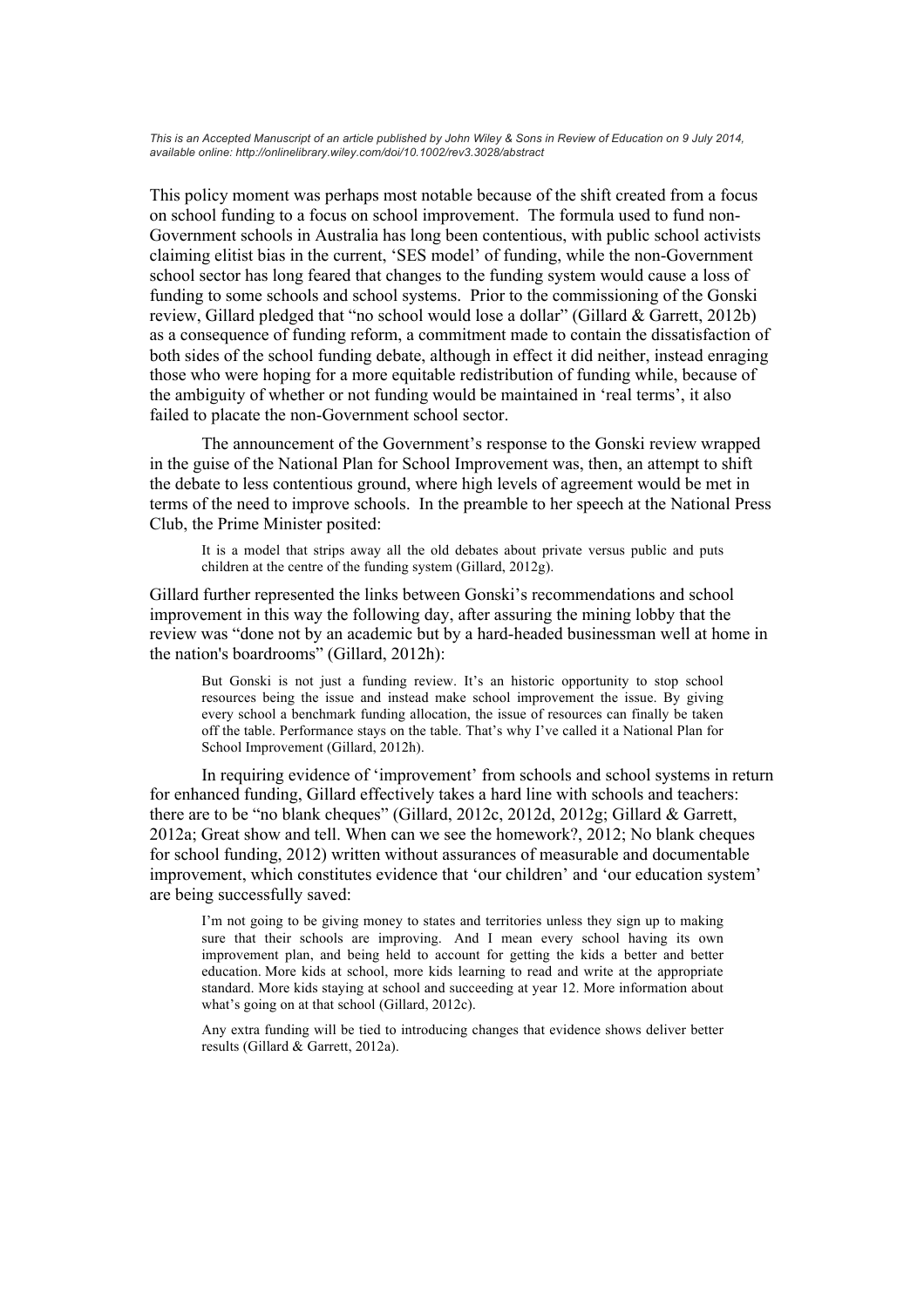Furthermore, Gillard aimed to leave no doubt in the public mind that she will succeed in 'improving' schools, claiming at a number of different points to have absolute certainty about the methods to be employed, methods that exemplify 'what works':

I don't come here to say, "I'm going to have a go at improving schools". I'm here today saying "I know how to improve schools" (Gillard, 2012g).

And that means we're at the point … where we don't just outline plans we think will work, we outline school improvement measures we know will work (Gillard, 2012f).

This is about improvement and this is about putting more resources into schools so that we can see higher standards. We know this works, we're not guessing, we're not making it up (Gillard, 2012a).

The previous lack of resourcing is positioned as a consequence of a lack of transparency about schooling and school performance, subsequently addressed by the current government through the development of myschool.edu.au. Increases in this transparency are seen as a key tenet of school improvement in this context:

When I first became Education Minister no one could even tell you which were the thousand worst-performing schools in the country. Now you can get that on your smartphone if you want ... and have a good look (Gillard, 2012b).

Better MySchool information to make sure no school falls behind, with more information for parents so they can see how their kids are doing, including on: teacher qualifications, specialist teachers, Year 12 attainment, the results of parent, teacher and student surveys, and how many students go on to further education or get a job when they leave school (Gillard & Garrett, 2012a).

Because of the way that we'll do the accountabilities, because of the transparency about the data that I now have, that you now have – everyone has – we're in a position to be very clear that there's not places that people can sweep under-performance under the carpet (Gillard, 2012g).

Finally, Gillard invokes the language of crisis regarding the state of literacy and numeracy in Australia's schools in order to create a mandate for her National Plan for School Improvement, building an image of the 'deserving poor' whose school system is failing them:

By year three, 89 per cent of children from the poorest quarter of Australian homes are reading below average.

These are not children raised in extremes of violence, neglect or disadvantage.

Just kids whose parents pack their lunch, take them to school on the way to work and expect they're being taught to read and write while they're at school. And they're not. (Gillard, 2012g),

and at other times constructing a 'straw man' out of the literacy and numeracy 'crisis' that can then be effectively sliced through:

First and foremost, we've got to have a big focus on literacy and numeracy. It's not acceptable that any child comes out of school not able to read and write. We have been focussed on that and we need to do more (Gillard, 2012c).

With the exception of accusations that the Government's announced response was 'light on detail' (Buckingham, 2012; Donnelly, 2012a; Great show and tell. When can we see the homework?, 2012; Topsfield, 2012a, 2012b), Gillard's approach to achieving the aims of Gonski through school improvement went virtually uncritiqued by journalists and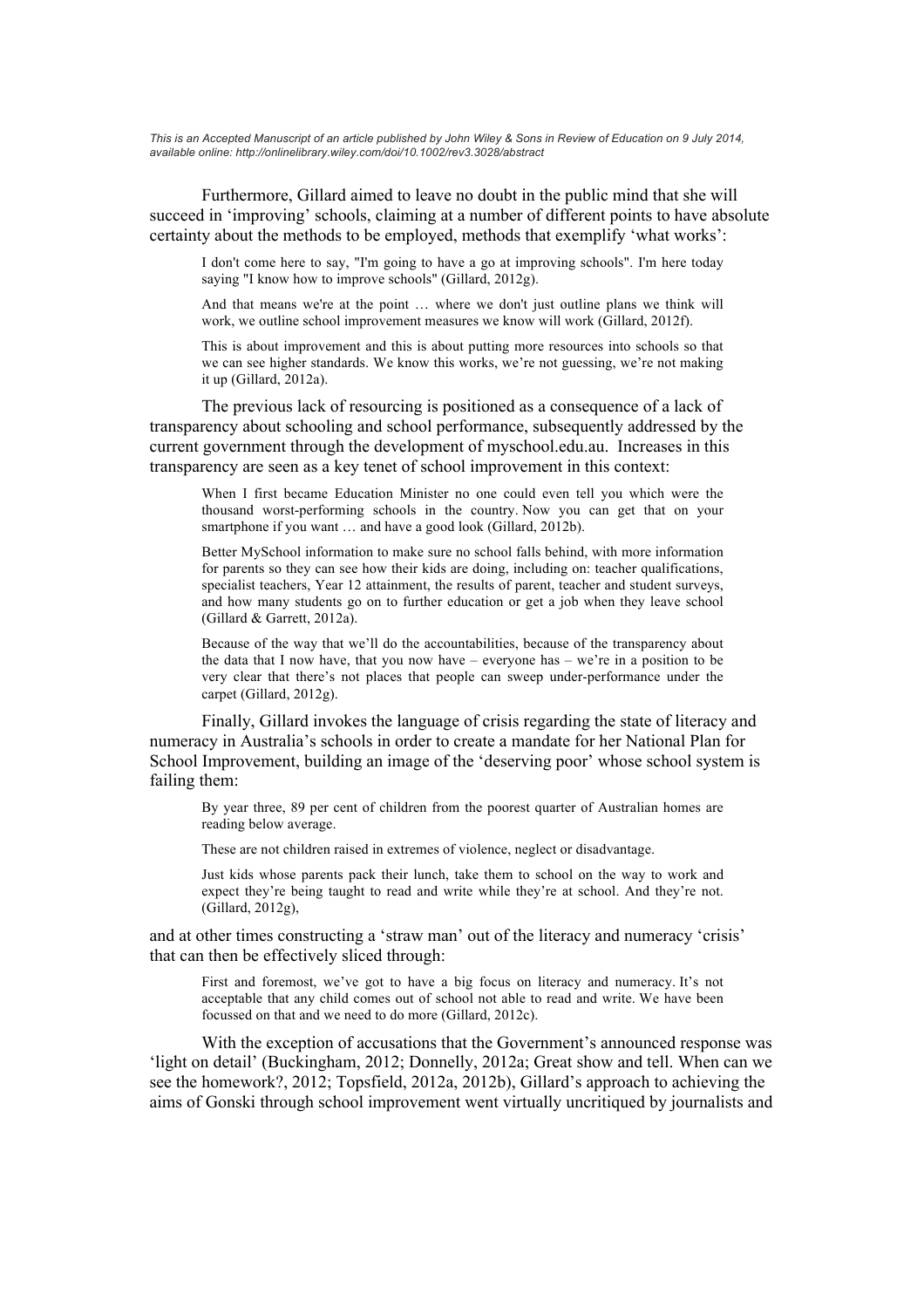commentators. Jennifer Buckingham, writing in the Australian Financial Review cautioned that under the plan, schools would be subject to unprecedented federal government intervention, acerbically noting that:

Apparently, Gillard knows how to improve schools, and she will not rest until she improves yours (Buckingham, 2012).

Neither the framing devices, including the claim that every school in Australia should become a "great school" as a consequence of the plan (Gillard, 2012a), despite an ongoing desire to compare and rank schools according to their performance, nor the reasoning devices employed by the Prime Minister in her speeches and interviews were questioned by the media, with the effect once again of allowing the Government's 'spin' to dictate the way in which the issue is framed and presented to the public through the print media.

# *Teacher Quality*

The final, and most dominant, frame is that of 'teacher quality', at times conflated with 'teaching quality'. This frame holds at its core the principle of 'teacher centrality' (Larsen, 2010), the notion that "nothing matters more to the quality of a child's education than the quality of the teacher standing in front of the class room" (Gillard, 2012g), a principle which is troubling in policy terms because of its tendency to discount students' context and background, simplifying the education discussion to the point where success or failure hinges on the quality of the teacher (invariably) 'in front of' the class.

While a number of sweeping statements, such as the one above, are made in the communication texts regarding teacher quality, there are four key elements to the teacher quality frame that serve to shape the discussion, recurring again and again in these texts in varying forms.

The first is around the standards of prospective teachers wishing to enter the teaching profession. Both Gillard and Garrett are very careful in their statements about in-service teachers, choosing to shift the emphasis onto the capacity of future teachers. When asked by radio host John Laws, apropos her general statements about teacher quality: "you talk about improving the standard of teachers. One can only assume then that they are now substandard?" (Gillard, 2012c), the Prime Minister replied:

To be frank I think we've got to lift standards in terms of who goes into teaching. I would like the best and brightest in our nation to aspire to go into teaching. We've made a start on that with a program called Teach for Australia, which does get very high-performing graduates into teaching, but we need to make a system-wide change. Our teaching workforce is literally hundreds of thousands of people. I want it to be harder to get into teaching – you'll need to be in the top class to go into teaching… (Gillard, 2012c).

In her original speech, she made reference to the issue of the quality of incoming teacher education students in the following way:

Under our plan, you will need to be at the top of your class to get in to a university teaching course. I want our nation to resound with the voices of parents saying to their teenage children: "Hadn't you better start hitting those books – after all you want to get into teaching" (Gillard, 2012g),

while in answering a question following the address Gillard made the following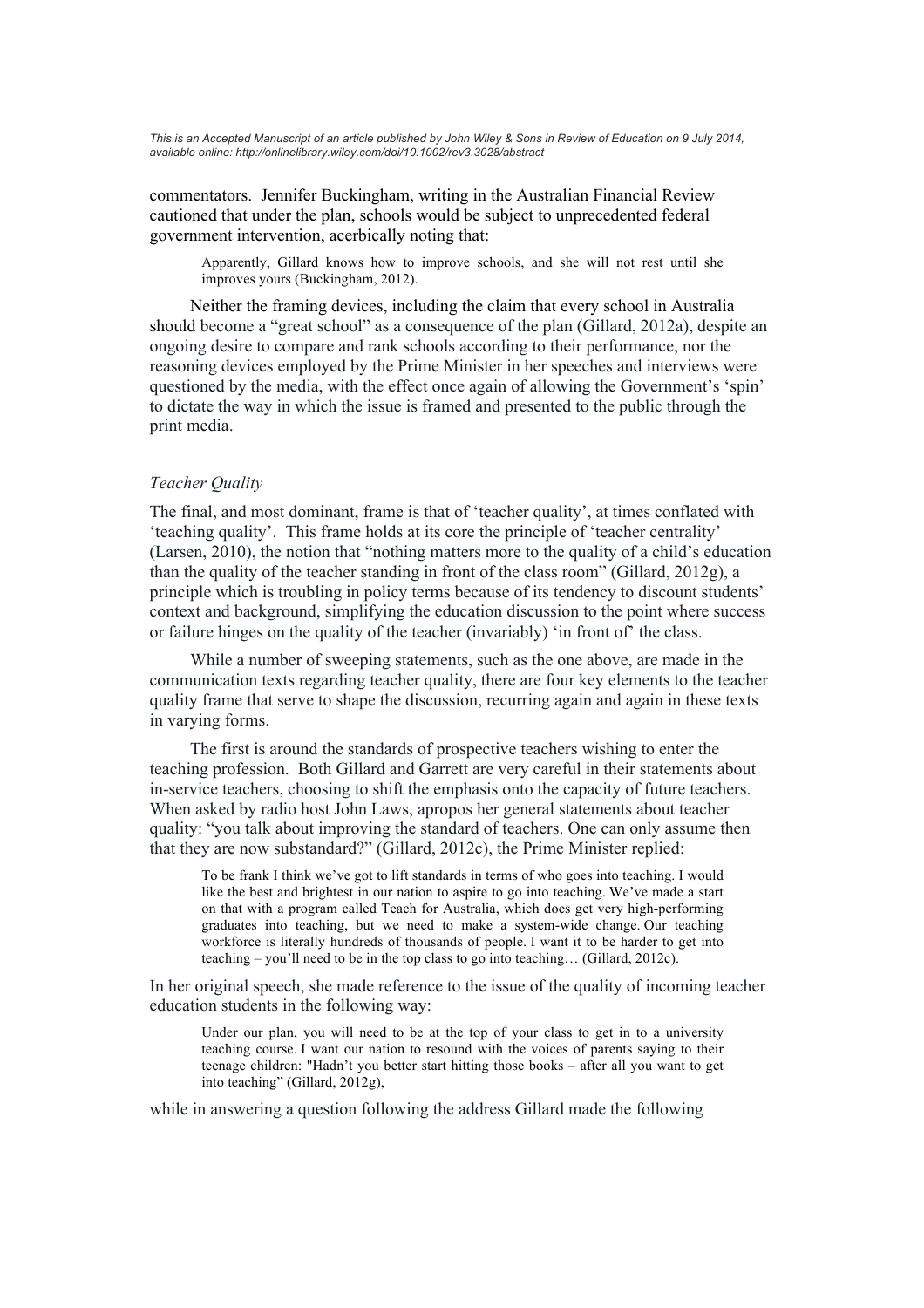statement:

I can't click my fingers and generate teachers that have gone into teaching with higher entry standards, a higher entry calibre and get them teaching in 9,500 schools. I can't click my fingers and do that. I can do that over a number of years. In terms of working with teachers already in service, professional development, accountability, we can do that over time. But there are hundreds of thousands of them (Gillard, 2012g).

In none of the communication texts does the Prime Minister or Minister for Schools explicitly elaborate the issue of how far current teachers need to be 'improved' and how widespread the 'problem' of 'teacher quality' is, however there are very many statements that indicate, through their spaces and silences, that teacher quality is a definite crisis to be addressed.

We've got to get about rolling out some very practical things to lift teacher standards (Gillard, 2012c).

To lift the standards of more than, you know, hundreds of thousands of teachers around the country who are in service now takes some time (Gillard, 2012a).

At a number of different points, the Prime Minister contrasts her preferred image of the teaching profession with the (unelaborated) version of current practice, with the effect of indicating to the reader that the contrast is great:

I want that teacher to be someone who loves the job, who is of the highest calibre, who got the best training and support as a new teacher, who continuously hones their skills, who is delighted to have their skills measured and areas for improvement highlighted (Gillard, 2012g).

Lifting the skills of hundreds of thousands of teachers. And then actually teaching children (Gillard, 2012g),

the implication of this latter example being, of course, that children are not currently being taught, an idea picked up elsewhere by Gillard:

What we want to do is see people who are highly proficient themselves in literacy and numeracy go into teaching. Teachers are going to go into classrooms and teach kids to read and write and do maths (Gillard, 2012e).

This link between teacher quality and the literacy and numeracy of prospective teachers (and by implication in-service teachers) is the second of the key elements, and we see this drawn a number of times across the communication texts:

To give you one example, we want the people who go into teacher (sic.) in the future to be people who are very good at literacy and numeracy. They're going to go and teach kids to read and write so we want them to be good at reading and writing and maths themselves (Gillard, 2012a).

The data upon which Gillard has based her assessment that Australia currently has a literacy and numeracy problem amongst its teaching workforce requiring a mandated improvement remains obscured in the ministerial communication texts, although this notion is picked up with alacrity (and data from an unknown and uncited source) in *The Australian*:

Across 20 years to 2003, the literacy and numeracy scores of teachers have dropped eight points nationwide (Creighton, 2012).

Appealing to the concerns of the electorate in a time where 'cyberbullying' is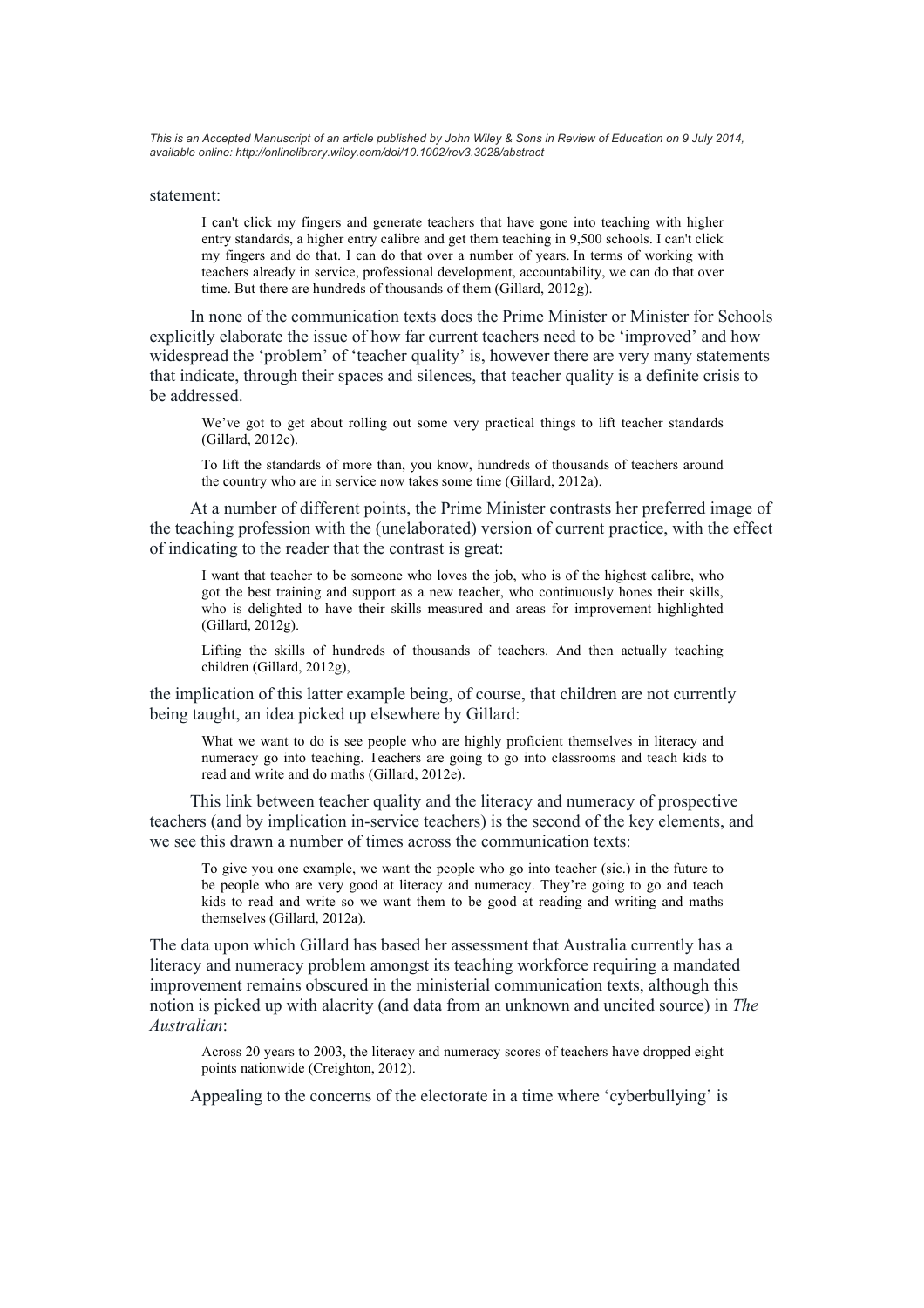regarded as a somewhat mysterious but serious threat to young people, classroom discipline is the third element, seen as an integral part of the teacher quality problem, linked to a lack of capacity to deal with bullying, both 'old' and 'new':

Our young teachers will also have the support to ensure classroom discipline, to deal with bullying and cyber bullying, to prevent one or two disruptive children ruining school for all the others in the class (Gillard, 2012g).

…now I want to do more by making sure we get the highest calibre people into teaching that they've got the skills they need to manage classrooms today. You don't want one disruptive kid meaning that the whole class can't learn, or you don't want bullying or cyber-bullying to mean that kids are distressed and not able to participate in school and get a good education (Gillard, 2012c).

Extra training for teachers in managing disruptive behaviour and dealing with bullying, so every child in the classroom gets a chance to learn in a safe environment, and a Safe School Plan for every school to prevent bullying (Gillard & Garrett, 2012a).

The fourth and final key element to the teacher quality frame is the reduction of teaching practice to a set of technical skills in these texts, seen as measureable and assessable in the same way that students' literacy and numeracy might be measured and assessed:

And all of our teachers will be reviewed annually in their school, a thoroughgoing assessment of their skills and where they need to improve (Gillard, 2012g).

…and for the teachers who are in service now I want us to be focussing on lifting their skills, annual assessments. We assess kids, we should assess teachers too; and always be driving them to improve the way we ask our kids to always aim for improvement (Gillard, 2012c)

The logical leap contained in the suggestion that teachers should be measured by the same (some would say largely ineffective) measures that are applied to their students stands in stark contrast to the desire to attract the "best and brightest" into the teaching profession and the claim that we need to value teachers more and accord higher status to the teaching profession. Gillard is clear about the need to raise the value with which the teaching profession is regarded – the irony of this in the light of the push for greater accountability measures and surveillance of teachers appears to escape the Prime Minister:

I think we haven't valued our teachers the way we should. (Gillard, 2012c).

I believe we've got to value teachers more, and I think that there's a series of things we need to do to show them that we value them more (Gillard, 2012e).

Changing the national conversation so that it's one about how great it is to be a teacher, about what incredible work people in teaching are doing for the nation, about how they're the arms and legs that are galvanising our nation in a crusade towards a goal that we all share (Gillard, 2012g).

The vision of pedagogy and classroom practice outlined by the government, however, despite the recurrent motif of the teacher "standing in front of the class" (Gillard, 2012g) does suggest an understanding that some aspects of schooling are different in the 21st century to times past:

Multi-purpose areas, teachers don't want to teach anymore in 1950s-style classrooms – door closed, kids in rows, one teacher. The capital forces a lot of that teaching style, where what people want now is flexible spaces, get kids over here doing the work that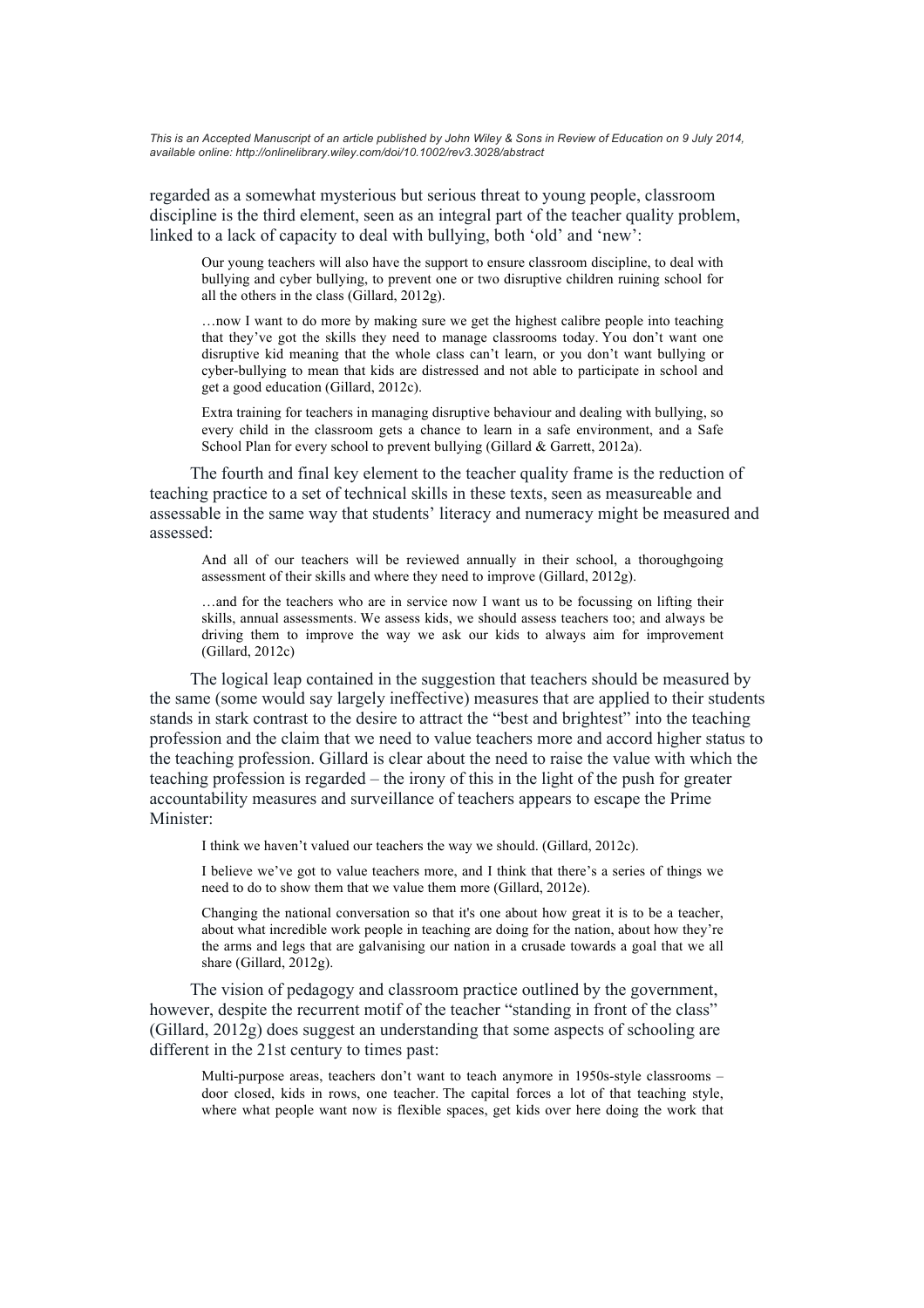matters for their personalised learning, team teach – have a coach over there sitting with the young boy who's falling behind, running his fingers over the words, spelling out the letters. The flexible capital makes that possible. Flexible capital has made possible a new approach to libraries, a new approach to digital technology. We need to improve in science – one of the areas we need to improve – and the science labs will make a difference to that. Kids don't want to sit there with a coloured book which has got a photo of someone else doing the experiment. They want to be hands-on in a modern lab doing the experiment themselves, learning from doing it, doing all the little things we want scientists to do. Generate the hypothesis, test the hypothesis (Gillard, 2012g).

Notable in this extract is both the use of the term "flexible capital", not generally a term in use in the context of education but with a significant business connotation, and the image of the coach "running his fingers over the words, spelling out the letters", reminding listeners and readers that new pedagogies are still focused on going 'back to basics' with 'our children'.

Most of the responses produced in the print media over the week of the NPSI announcement either benignly reinforced or explicitly congratulated the Government on their 'teacher quality' focus:

Teacher quality will be improved and "you will need to be at the top of your class to get into a university teaching course" Ms Gillard said (Coorey & Patty, 2012).

Gillard's plans include the sensible objectives of lifting teacher quality, including higher entry requirements for the teaching profession and more classroom experience before graduation (Walker, 2012)

there is hardly a more important priority than improving schools' performance by whatever means and that includes an unrelenting focus on teacher improvement (Walker, 2012).

In some cases, improvements to teacher quality were seen as clearly linked to economic gain:

a 10 per cent rise in teacher effectiveness would lift students to among the world's best and add \$90 billion to the economy by 2050 (Walker, 2012).

Where the Government's position was critiqued or questioned by the print media, this critique generally related to the proposed means by which the 'improvement' was to be fostered rather than questioning the central premise of the 'teacher quality' argument itself. In the first place, any innovative approaches to teaching and learning hinted at or explicitly outlined were argued against in both editorials and opinion pieces in *The Australian*:

Far more important is the quality of teachers and the interaction they have with students. The disappointing PISA results show we should also dispense with the heavy focus on group learning in classes, favoured by university education faculties and state bureaucrats. This has meant children have not been properly taught the building blocks of learning. Group-based learning may work for the brightest children, but it fails to equip most children with the basic platform they need (First decide on the best teaching tactics, 2012).

Both in her speech and in answering questions, the Prime Minister singled out progressive educational fads such as personalised learning and open classrooms and suggested more traditional models of teaching and learning were ineffective. Wrong. The evidence is that progressive fads are counter-productive and that the best way to raise standards is to have disciplined and focused classrooms – instead of open spaces – where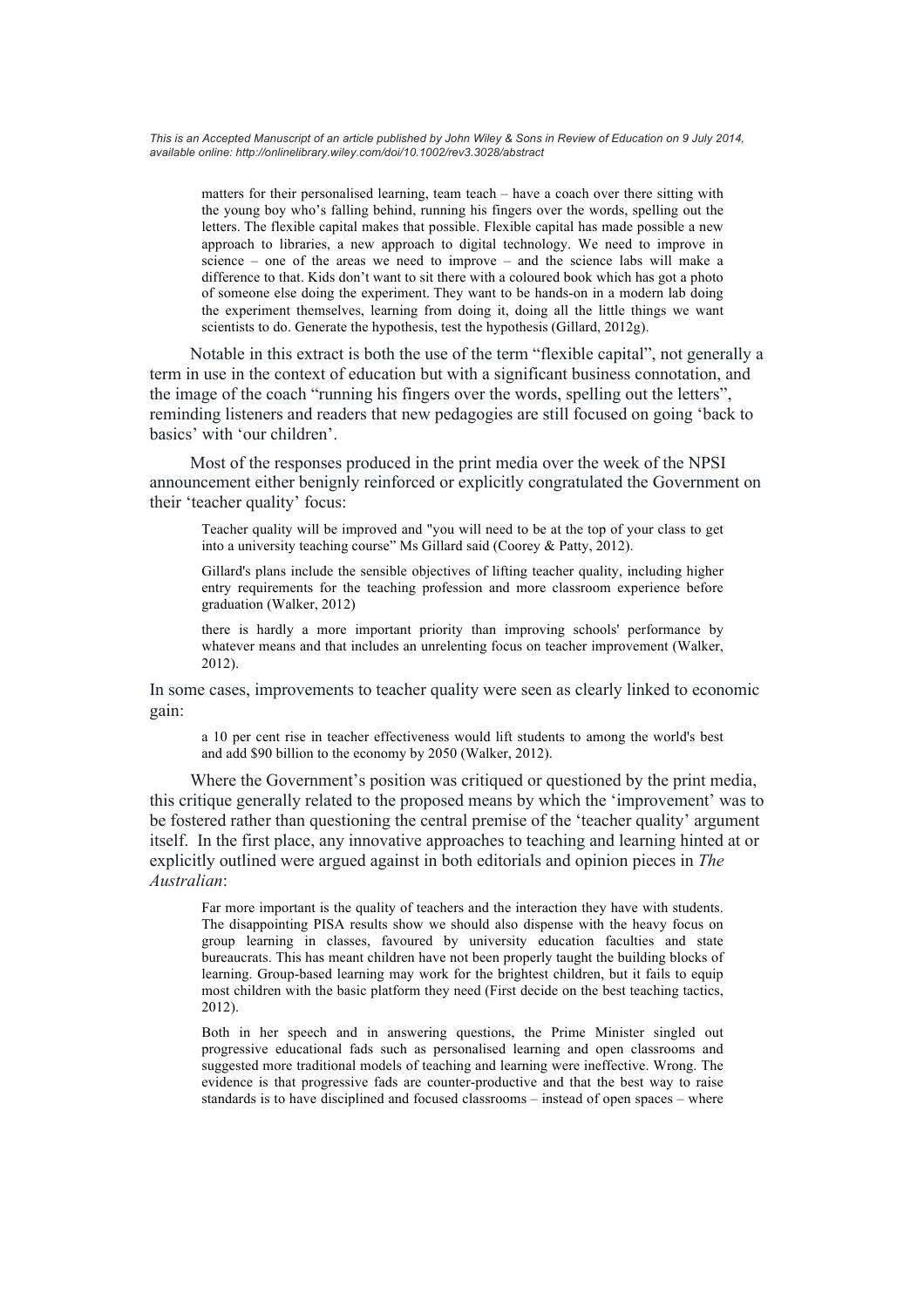teachers are in control, students are told when they have failed and the curriculum is academically based (Donnelly, 2012a).

Kevin Donnelly, long-term opponent of "progressive fads" in education, extended this argument to suggest that the key problem here lies in "teacher training institutes":

Attempting to lift teacher quality, by mentoring beginning teachers and ensuring trainee teachers have more practical experience, will come to naught unless teacher training institutes are forced to base what they teach on evidence-based research about effective pedagogy and less on postmodern, new-age, politically correct theory (Donnelly, 2012b).

A number of journalists questioned the practicalities of the raising of university entry scores for teaching courses, as well as the likely consequences of this for the teaching profession:

However, Gillard is insisting on reforms to improve teacher quality and student performance in exchange for extra funding —areas traditionally the responsibility of the states and territories. Some of these reforms seem specious. Gillard says under the government's plan, students will need to be at the top of their class to get into teaching at university. However, university entrance rankings are based in part on demand for courses and while teaching remains a relatively low-paid, low-status profession this seems unlikely (Topsfield, 2012b).

Among contentious points is a demand for better teachers, such as through higher marks for people who want to study teaching at university (Paine, 2012).

Aside from the obvious point that those at the top of the class tend to aspire to higher paid jobs than teaching, Colebatch retorted: "Doesn't the PM know that the best teachers inspire kids to learn not because of their academic results, but because of themselves?" (Gordon, 2012).

Finally, some commentators, while accepting the framing of the teacher quality issue provided by the Government, called for the re-structuring or re-organisating of the profession or schools themselves, seeing the education system through the lens of productivity:

Gillard's emotion-charged speech called for a ``national crusade'' to ``transform lives'' but papered over the more painful yet relatively costless reform that would be far likelier to improve outcomes: restructuring the teaching profession (Creighton, 2012).

The PM, along with almost everyone involved in schooling, is focused on ``school improvement'' and ``teacher quality''. But that leaves out the vast bulk of schooling's workforce and the organisation of its work and workplace (Ashenden, 2012).

Once again, in relation to the teacher quality frame, neither the framing nor the reasoning devices employed by the Government are questioned or taken issue with by the media. Accepted is the claim, embedded in this frame, that teachers are not effective enough, not literate and numerate enough, not skilled enough. Standards clearly need to be raised – indeed, it is hard to counter such a claim – in the name of protecting our children and providing them with the education they deserve, which will in turn produce a higher level of productivity and international competitiveness for Australia, both on standardised testing and more broadly.

# **Reframing 'Equity', Reframing 'Quality'**

The shaping of the Government response to the Gonski Review in the form of a National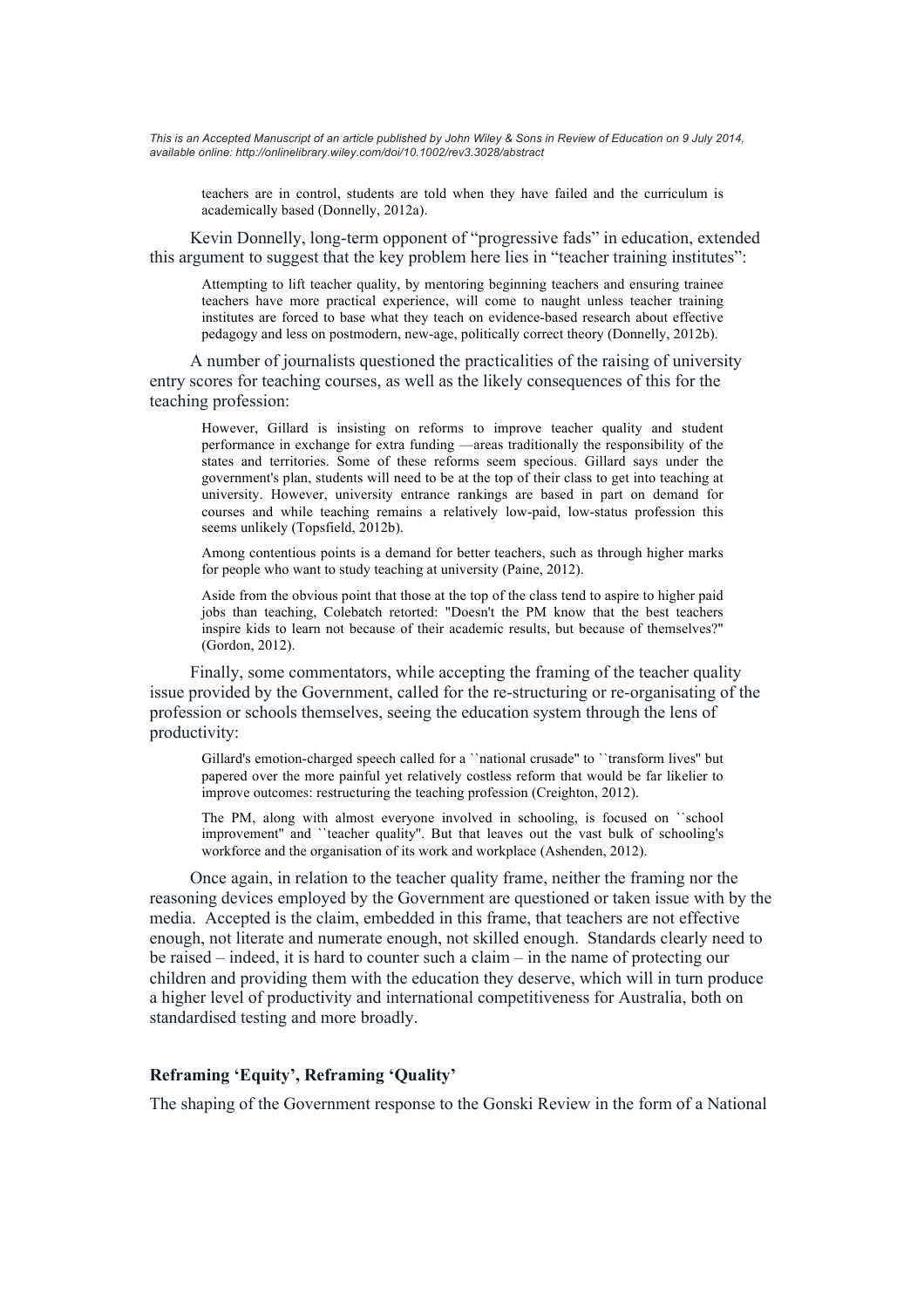Plan for School Improvement worked, as I have argued through the above analysis, to reframe the national discussion around education and equity to one around the quality of teachers, schools and the education system itself. In some ways this represents a conflation of the moral and economic rationales for education discussed in the introduction to this paper, a confusion of the 'economic good' for the 'moral good', of excellence as represented in the 'quality' agenda, for equity. Evidence for this lies in the language of the crusade, of the benefits of 'quality' reforms for *all* our kids, in the enticing of mining executives to 'get on board' in the name of nation building. The premise upon which this shift was based was scarcely acknowledged, let alone critically examined or questioned, in the print media, with one lone voice providing the exception to this:

…by couching school funding reform in terms of excellence, rather than equity, even if the "legislated national goal" seems far-fetched, the federal government probably believes it is less likely to be accused of left-wing ideology (Topsfield, 2012b).

As Topsfield suggests, framing what is essentially a series of serious and protracted issues related to equity of educational funding, and consequently, opportunity, as a crisis of quality might be seen as at best a distraction from the real problems that beset our education system and at worst a duplicitous act designed to draw attention away from the need for policy responses that might be more costly and/or less politically popular. As Linda Darling-Hammond argued in a recent address on this issue in the US context at AERA 2013,

We need to stop chasing silver bullets and shibboleths if we are going to create genuine educational opportunities for all. And finally, if American education is to improve we will need to support rather than blame our teachers (Darling-Hammond, 2013).

The issue raised by Darling-Hammond of support rather than blame for teachers, is a salient one here. For while the crises of quality embedded in these three frames relate to the education system broadly (manifest predominantly in the 'saving our nation's schools frame), and specifically to schools (predominant in the 'school improvement' frame), the issue of 'teacher quality' is integral to each of the three 'crises' that lie at the heart of these three frames. First, as the discussion above has shown, teacher quality is constituted as a 'stand alone' crisis: one that the Government must address at every level from pre-service teachers' course entry standards to (in more general terms) the remedying of the standards of experienced in-service teachers. Second, teachers are seen to be the means by which education will be 'fixed': the success of the 'crusade' and the winning of the 'race' hinges upon what happens in classrooms, and thus this too relies on teacher quality. Third, school improvement, the quest to 'make every school a great school' has at its heart the improvement of classrooms, and once again, this can be seen to rely on 'teacher quality'. Teacher quality is thus both an independent crisis (a policy problem) and a 'front line' means by which the other two identified crises might be addressed (a policy solution).

Australia, like most countries, has a large and diverse teaching workforce. Also like many western countries, there is good evidence that we need to address a number of serious and growing inequities in education: the 'gap' between indigenous and nonindigenous children and children from higher and lower socioeconomic status backgrounds, for example, in terms of both educational opportunities and educational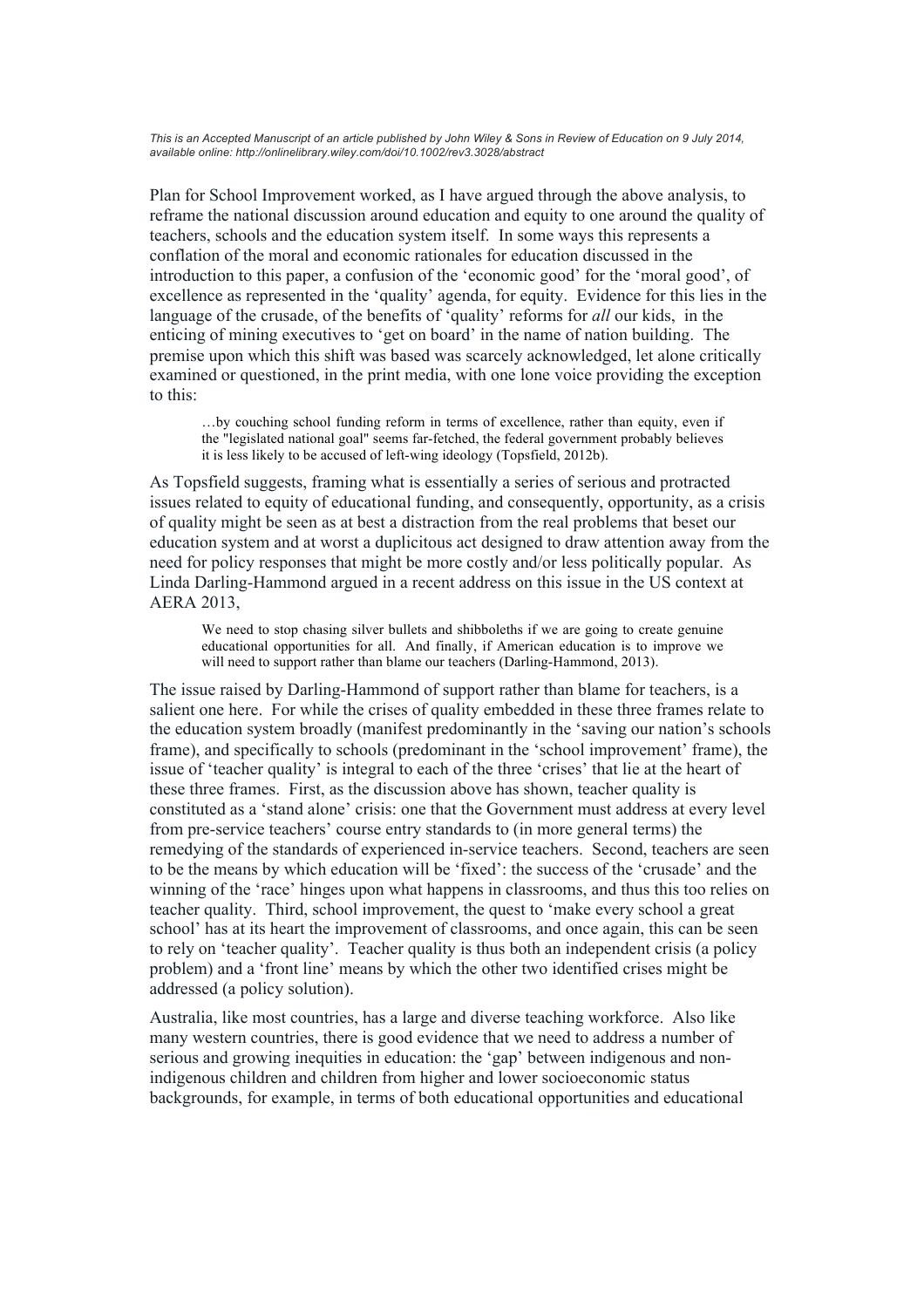successes is large, as demonstrated in successive rounds of PISA data (Thomson, De Bortoli, & Buckley, 2013). Teachers need to be provided with contextualised support for their work with students from diverse backgrounds, support that goes beyond the "three Rs" and recognises that literacy and numeracy are starting points, not end points in themselves, for as Alvin Toffler observed over 40 years ago, "the illiterate of the 21st century will not be those who cannot read and write, but those who cannot learn, unlearn and relearn" (1970, p. 414).

More concerning than these manufactured crises of system, school and teacher quality, however, is the potential for this discourse to give rise to a reframing of quality that over time might constitute an *actual* crisis in educational terms, and it is to this reframing that, by way of conclusion, I now turn.

# *Reframing Quality, Reframing Schooling?*

In his recent work, Ball writes of performativity as a key element of the neoliberal curriculum of reform. Building on his earlier work on education and performativity (Ball, 2003) in which he argued that neoliberal discourses hold the potential to reshape teachers' work and indeed teachers themselves, through the 'acts of fabrication' required for compliance and the performative nature of those fabrications, he argues that "the neoliberal subject is malleable rather than committed, flexible rather than principled – essentially depthless" (Ball, 2012, p. 31). If, as Ball suggests, performativity might be understood as "a technology, a culture and a mode of regulation that employs judgements, comparisons and displays as means of incentive, control, attrition and change - based on rewards and sanctions (both material and symbolic)" (2003, p. 216), then 'audit' might be understood as a collection of processes that feed into and support performativity in action. Shore and Wright (2000, p. 570) claim that "to be audited, an organization must actively transform itself into an auditable commodity", and indeed the same might be said about individuals: processes of compliance lend to a re-shaping and re-forming of personal and professional identity. Power's poignant portrait of 'the auditee', wrapped in the 'melancholic embrace' (Taubman, 2009, p. 150) of audit culture, demonstrates this, as she finds herself defeated simultaneously by both the games of audit and measurement and the self-loathing that emanates from her own participation in the games as a consequence of both self-preservation and the seduction of the games themselves (Power, 2003, pp. 199-200).

Discourses of quality are linked to audit cultures through the accountability and compliance structures that are invariably seen as the key to 'improvement'. Teacher standards, certification, accreditation, registration and other processes of measurement are the technologies of compliance for the teaching profession, which seek to domesticate teaching practice into standardised technical skills that can be measured, assessed and reported on.

Allan Luke (1995) uses Foucault's notion of "technologies of the self" (Foucault, 1980, 1988) to suggest ways in which this plays out within communities:

Communities participate in discourse in local, often idiosyncratic ways, both resisting and becoming complicit in their own moral regulation. When and where these discourses are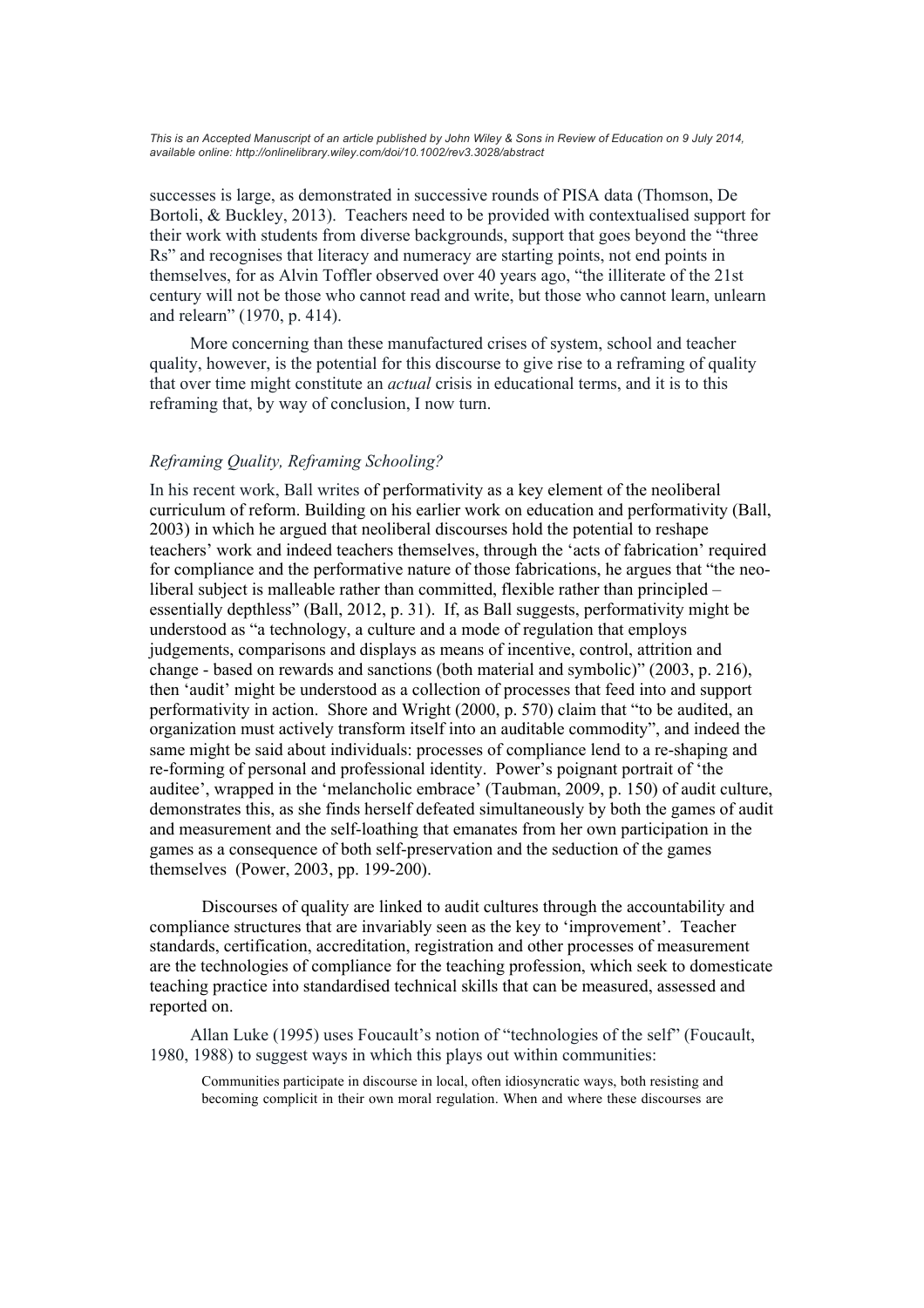internalized by the subject as her or his own constitute the moment of noncoercive discipline par excellence: Discourses about the self become "technologies of the self" (Luke, 1995, pp. 8-9).

The discourse of the crisis of quality seeks to create a shift in the logic of practice of the school, with the integration of processes of audit, accountability and 'transparency', and also to shape teacher habitus around compliance and audit technologies. This particular form of teacher habitus, which sees the standards as encapsulating and articulating what it is to be a 'good teacher' misses a level of richness and complexity, creativity and criticality that is in fact essential to good teaching (Connell, 2009, 2013). The notion of teacher centrality, which I suggested above lies at the heart of the discourse of teacher quality, "becomes internalised and structures how teachers come to view and act upon themselves as self-governing subjects" (Larsen, 2010, p. 219). Appearing "misleadingly objective and hyper-rational" (Ball, 2003, p. 217) is key to the lure of neoliberal discourses, and for many teachers the path of compliance is either strongly seductive or appears as the only alternative. As Taubman somewhat acerbically puts it:

Standards: clearly no one wants to admit to having no standards, since currently that amounts to saying one has no sense of taste, no moral compass, no ethical bearing, no goals, no principals or simply no criterion against which to measure things, others, or oneself" (Taubman 2009, p.112).

As a consequence of the reframing of 'quality' at the hands of neoliberal discourses, teacher habitus is currently being impacted and reshaped by a number of linked and interlocking trajectories, each related to the discourse of quality, which has driven education policy in a variety of ways for approximately a decade, although only elevated to crisis proportions in recent years with the advent of the current wave of reform under the Rudd/Gillard government in Australia and with the growth of the Global Education Reform Movement (GERM) as a force to be reckoned with on an international scale (Sahlberg, 2011).

First, the growing links between perceived school and teacher quality and standardised test results, made high stakes through the publication of results via technologies such as the My School website, can be seen to be taking effect in a number of ways. Early research conducted on NAPLAN, for example, highlights the narrowing of curriculum and pedagogical practices as a consequence of the high-stakes nature of the tests, as well as an associated rise in both teacher and student 'stress' and 'worry' (Thompson, 2012). The phenomenon of 'cheating' teachers and schools, whether through manipulation of classrooms, populations, curriculum or students' answers themselves (Thompson  $& Cook, 2012$ ) highlights a particular type of impact of the testing regime on teacher habitus and practice.

The second trajectory is represented in the suite of teacher quality initiatives such as those overseen by the Australian Institute for Teaching and School Leadership (AITSL), including registration and certification of teachers, the provision of "rewards for great teachers" (otherwise known as performance pay) linked to certification at higher levels of accomplishment and leadership, and the new Teacher Performance and Development Framework, which includes the mechanism for annual appraisal of teachers and the development of "performance goals" also on an annual basis. While it is still early days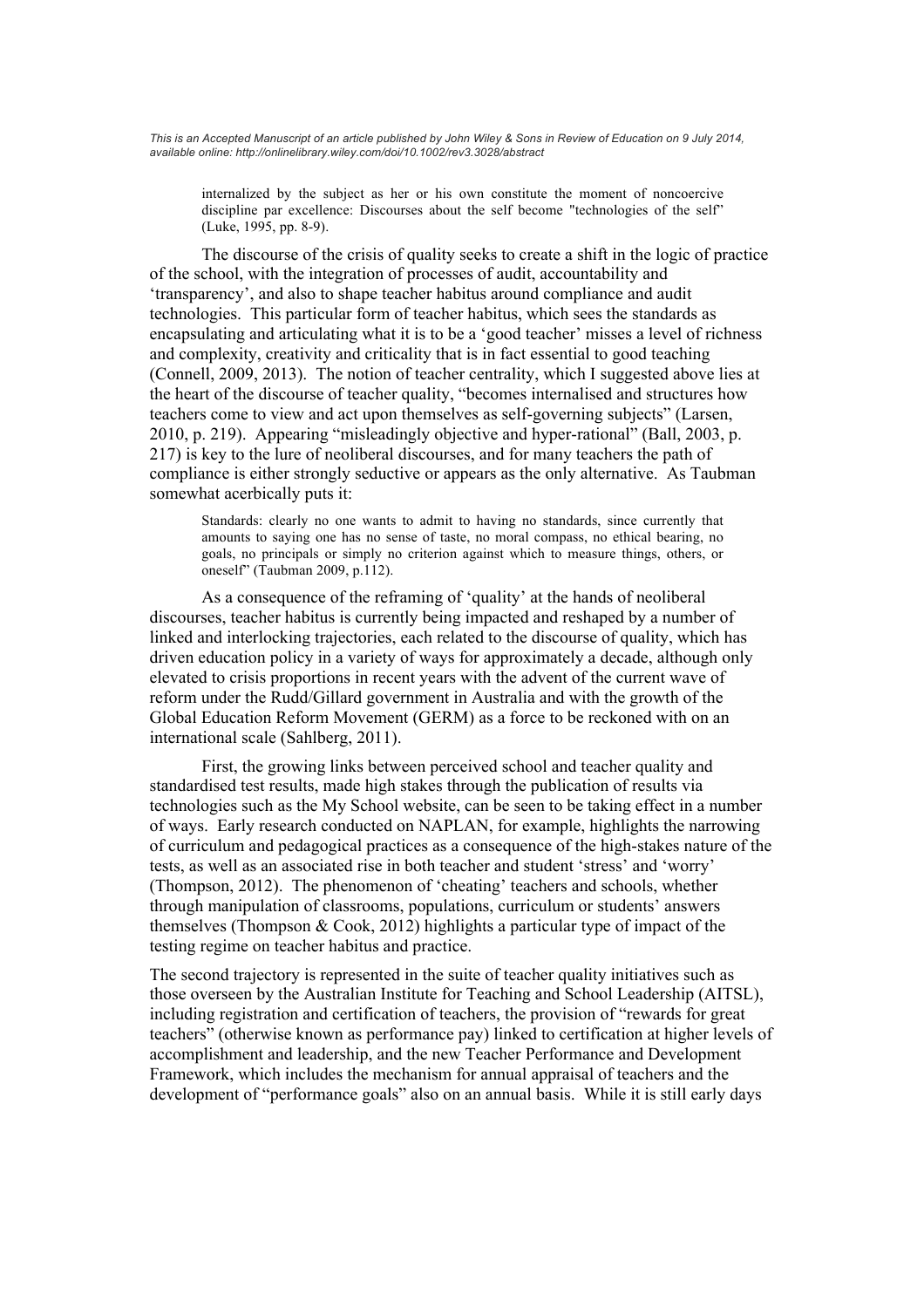in terms of the implementation of these reforms, there is a real danger that as the teaching standards and these associated processes narrow the definition of what it is to be a 'good teacher' and reshape some of the logic of practice of the field of school education, the profession's compliance with the standards will bring about an embrace of what Menter et al termed in the late 1990s "entrepreneurial professionalism" (Menter, Muschamp, Nicholls, Ozga, & Pollard, 1997). Argued by Sachs (2001, 2003a) as linked to managerialist discourses in education, entrepreneurial professionalism was seen to be individualistic, competitive, controlling and regulative and largely externally defined, a condition more imposed upon the profession than embraced by it. In the new world order of seamless standards, accountability and teacher quality, the embrace of a system that promises clarity, quality and improved status for the profession seems almost inevitable. As one teacher featured on the AITSL website enthuses:

There is certainly value in certification, because you're made to totally reflect on what you do. I suggest you attend the performance and development that's offered and make sure you have a mentor or a support network to help you along on the journey. With national certification if you were moving from one state to another, your qualifications would be recognised. It is a nice thing, it is respectful. (Australian Institute for Teaching and School Leadership, 2013)

Finally, and clearly linked to the standards and accountability regime referenced above, is the shaping of beginning teacher identity and habitus through the narrow approach to accreditation of initial teacher education programs by AITSL. While universities in Australia are 'self-governing institutions', as defined by the Tertiary Education Quality and Standards Association, AITSL accredits schools and faculties of education to provide initial teacher education courses from which in turn graduates can gain registration as teachers. The guidelines for accreditation, following the associated teaching standards which largely fail to encapsulate the complex, critical and creative dimensions of teaching, betray an impoverished understanding of 'good teaching' which could be seen to privilege standardised practices and skills over these more complex dimensions.

While these three examples relate specifically to the contemporary Australian context, these policy trajectories and their manifestations are by no means uniquely Antipodean, and are reflected across the Anglophone world in the spread of the GERM, with its fixation on testing, standards, accountability, transparency and quality, manifest in similar strategies in multiple contexts.

# **Conclusion: Responding to the Crisis**

All of this is not to argue against accountability. Teachers must be accountable for their practice – to their students, their colleagues and their school communities. But the kind of accountability embedded in critiques and crises of quality not only undermines trust in the profession but is also unlikely to bring about actual improvements in quality, despite 'ticking all the boxes'. Furthermore, it seems unlikely that the goal of attracting the 'best and brightest' into the teaching profession will be met under the current conditions and trajectory of accountability. What is required is perhaps a more intelligent form of accountability, described thus by Onora O'Neill in her BBC Reith Lectures in 2002: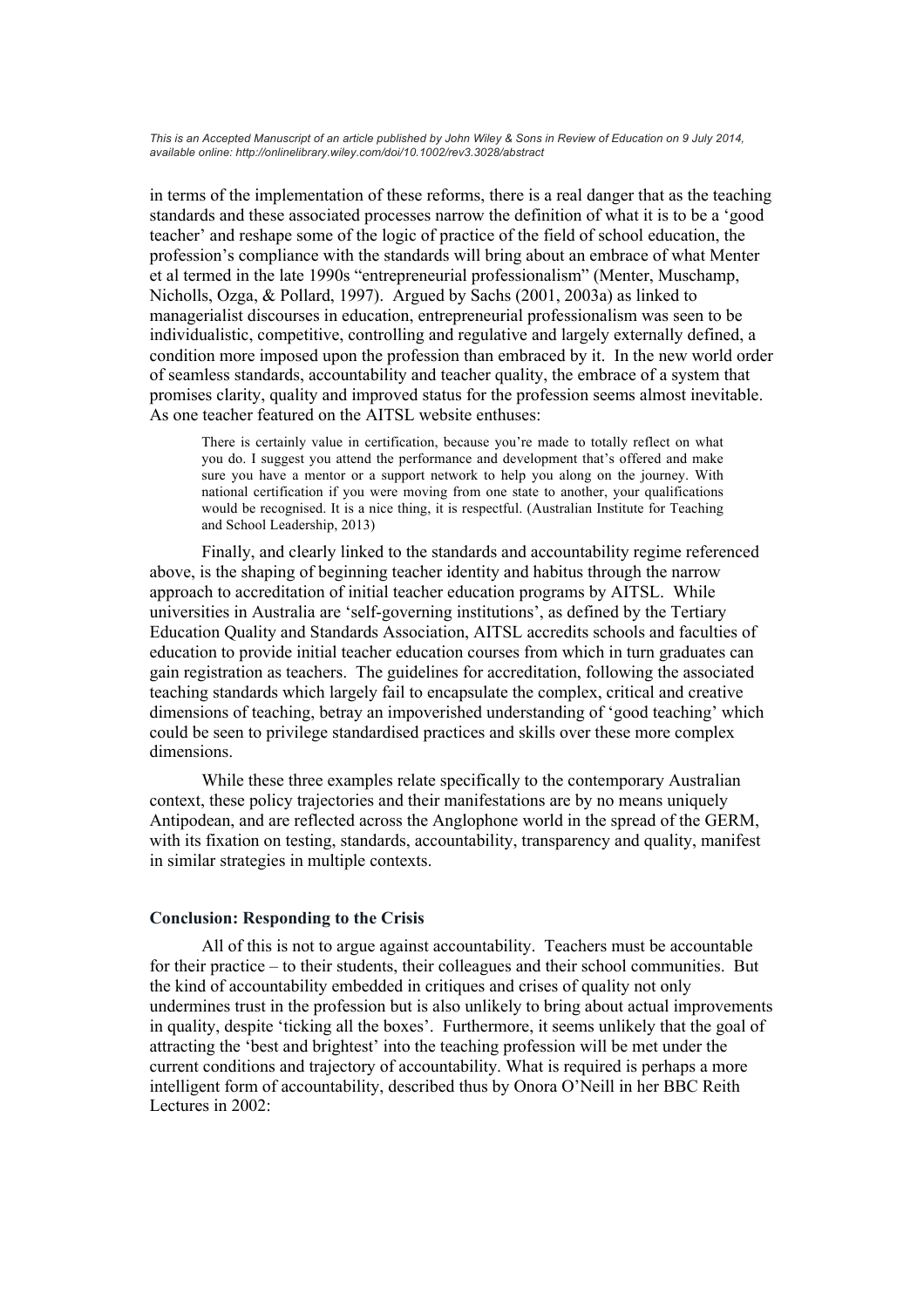Perhaps the present revolution in accountability will make us all trustworthier. Perhaps we shall be trusted once again. But I think that this is a vain hope - not because accountability is undesirable or unnecessary, but because currently fashionable methods of accountability damage rather than repair trust. If we want greater accountability without damaging professional performance we need intelligent accountability…Intelligent accountability, I suspect, requires more attention to good governance and fewer fantasies about total control (O'Neill, 2002, pp. 57-58).

For teacher educators, there are specific implications and imperatives from the 'crisis'. First, we need to understand more deeply the political context of our work and the process of neoliberalisation that education is currently caught within. On this process, Jamie Peck writes:

"*How* social formations and relations are neoliberalized, and with what path-forming consequences, really makes a difference. Differences are going to matter here too: not only does the neoliberalization process yield polymorphic, uneven outcomes, its contradictions and crises are differentiated too. Analytically, this underlines the importance of a processbased understanding of neoliberalism, as an evolving pattern of regulatory restructuring, associated with a flexible repertoire of policy rationales and practices" (Peck, 2010, p. 276).

Understanding these processes in education and the way they hold the potential to shape and form our own work, and in turn the future work of our teacher education students will better equip us to stand our ground and ensure that "what works" is supplemented or perhaps supplanted by "what matters". Over ten years ago, Marilyn Cochran-Smith issued a call to action around what she termed 'the outcomes question' in the face of neoliberal reform in the US:

At this critical juncture in the reform and development of teacher education, if we do not take control of framing the outcomes question, then the outcomes question will surely frame us and undermine our work as teachers, teacher educators, researchers, and policy makers committed to a democratic vision of society and to the vital role that teachers and teacher educators play in that vision (Cochran-Smith, 2001, pp. 543-544).

This call is possibly more salient for us today than it was in 2001. What is a required on the part of educators in our time is a commitment to the kind of 'activist professionalism' of which Judyth Sachs wrote, also over a decade ago (2000, 2003a, 2003b). Vigilance and a willingness to commit to playing a part in the public debate and discussion of education, speaking to address misconceptions and misunderstandings, to reject the premise of politically expedient yet educationally empty strategies and suggest generative, educationally viable alternatives are all requirements of teachers, teacher educators and educational researchers in our time. Further, we need to equip future teachers, through our curriculum and our teaching, to understand and critique the politics of their work and the context within which it is enacted. Anything less is likely to contribute to rather than address a very real crisis of educational quality.

# **Acknowledgements**

The author would like to acknowledge the valuable feedback on earlier versions of this paper provided by the members of the Teacher Education and Professional Learning Research Group at the University of Oxford and the Faculty of Education and Arts Research Seminar at the Central Coast Campus of the University of Newcastle, Susan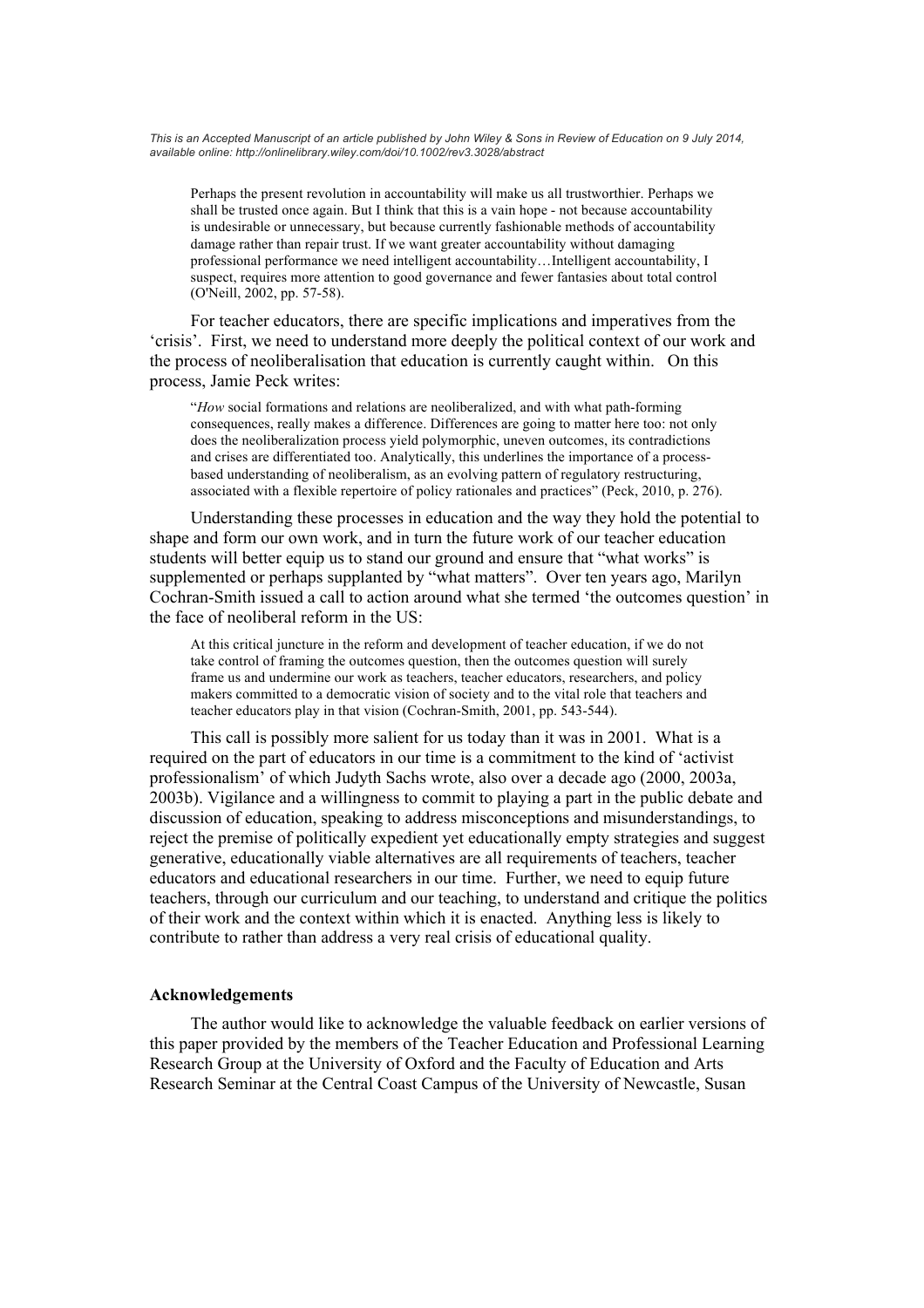Groundwater-Smith, Greg Thompson and Barbara Kamler, along with the generous reviews provided by the anonymous reviewers of the Review of Education.

### **References**

- Apple, M. W. (2006). *Educating the 'Right' Way: Markets, Standards, God and Inequality* (2nd ed.). New York: RoutledgeFalmer.
- Ashenden, D. (2012, 8 September). Rethink the way we teach kids to achieve maximum productivity, *The Australian,* p. 18.
- Australian Broadcasting Corporation. (2007). PM Announces Cabinet Reshuffle Retrieved September 28, 2013, from http://www.abc.net.au/7.30/content/2007/s1832336.htm
- Australian Institute for Teaching and School Leadership. (2013). AITSL Website Certification Homepage Retrieved 30 January, 2013, from http://www.certification.aitsl.edu.au
- Ball, S. (2003). The teacher's soul and the terrors of performativity. *Journal of education policy, 18*(2), 215-228.
- Ball, S. (2012). *Global Education Inc.: New Policy Networks and the Neo-Liberal Imaginary*. London and New York: Routledge.
- Ball, S., Bowe, R., & Gewirtz, S. (1996). School choice, social class and distinction: the realization of social advantage in education. *Journal of Education Policy, 11*(1), 89-112.
- Berliner, D. C., & Biddle, B. J. (1995). *The manufactured crisis: Myths, fraud, and the attack on America's public schools*. New York: Basic Books.
- Buckingham, J. (2012, 5 September). Still in the dark on schools funding, *The Australian Financial Review,* p. 47.
- Callaghan, R. (1962). *Education and the Cult of Efficiency*. Chicago: University of Chicago Press.
- Clarke, M. (2012). Talkin''bout a revolution: the social, political, and fantasmatic logics of education policy. *Journal of education policy, 27*(2), 173-191.
- Cochran-Smith, M. (2001). The outcomes question in teacher education. *Teaching and teacher education, 17*(5), 527-546.
- Commonwealth of Australia. (2008). Quality Education: The case for an education revolution in our schools. Canberra: Commonwealth of Australia.
- Commonwealth of Australia. (2010a). Review of Funding for Schooling: Discussion paper and draft terms of reference. Canberra: Attorney-General's Department.
- Commonwealth of Australia. (2010b). *Review of Funding for Schooling: Final Terms of Reference*. Canberra: Australian Government.
- Connell, R. W. (2009). Good teachers on dangerous ground: towards a new view of teacher quality and professionalism. *Critical Studies in Education, 50*(3), 213 - 229.
- Connell, R. W. (2012). Just education. *Journal of Education Policy, 27*(5), 681-683. doi: 10.1080/02680939.2012.710022
- Connell, R. W. (2013). The neoliberal cascade and education: an essay on the market agenda and its consequences. *Critical Studies in Education, 54*(2), 99-112. doi: 10.1080/17508487.2013.776990
- Coorey, P., & Patty, A. (2012, 4 September). Big earners to be hit by education 'crusade', *The Sydney Morning Herald,* p. 1.
- Creighton, A. (2012, 4 September). Teach Your Children Well, *The Australian,* p. 11.
- Darling-Hammond, L. (2013). *Finding Superman: Debating the Future of Public Education in America*. Paper presented at the American Educational Research Association Annual Meeting, San Francisco.
- Donnelly, K. (2012a, 4 September). Emotion but lack of fiscal detail COMMENT - GONSKI RESPONSE -, *The Australian,* p. 6.
- Donnelly, K. (2012b, 8 September). Gillard's quixotic crusade, *The Australian,* p. 18.
- Entman, R. (1993). Framing: Toward clarification of a fractured paradigm. *Journal of communication, 43*(4), 51-58.
- Entman, R. (2003). Cascading activation: Contesting the White House's frame after 9/11. *Political Communication, 20*(4), 415-432.
- Entman, R. (2007). Framing bias: Media in the distribution of power. *Journal of communication, 57*(1), 163-173.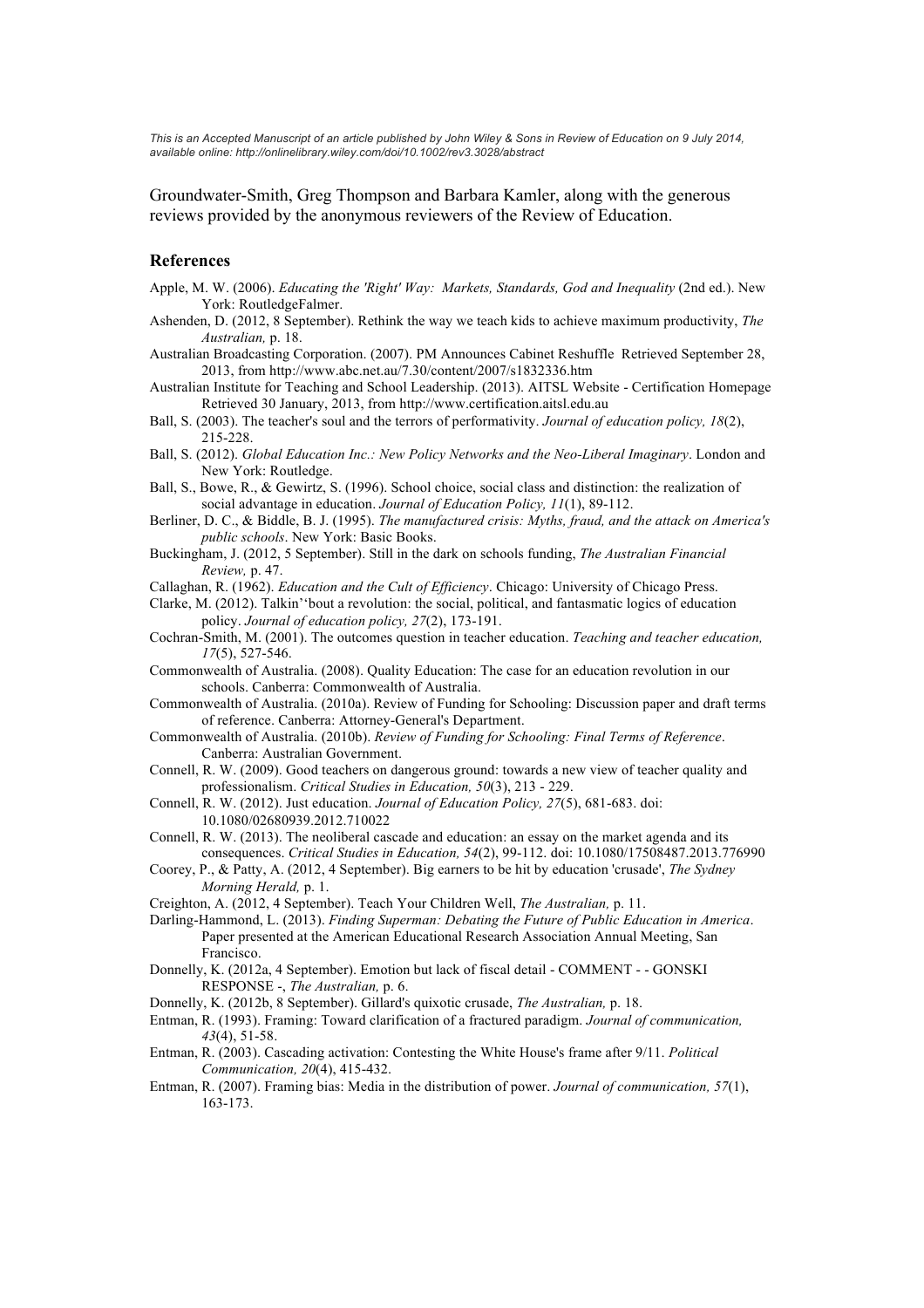- Entman, R. (2010). Media framing biases and political power: Explaining slant in news of Campaign 2008. *Journalism, 11*(4), 389.
- First decide on the best teaching tactics. (2012, 8 September). Editorial, *The Australian Financial Review,* p. 62.
- Foucault, M. (1980). *Power/Knowledge*. New York: Pantheon.
- Foucault, M. (1988). *Technologies of the Self*. London: Tavistock.
- Friedman, M. (1982). *Capitalism and Freedom*. Chicago: University of Chicago Press.
- Gamson, W., & Lasch, K. (1983). The political culture of social welfare policy. In S. Spiro & E. Yuchtman-Yaar (Eds.), *Evaluating the Welfare State: Social and Political Perspectives* (pp. 397- 415). New York: Academic.
- Gamson, W., & Modigliani, A. (1987). The Changing Culture of Affirmative Action. *Research in Political Sociology, 3*, 137-177.
- Gamson, W., & Modigliani, A. (1989). Media discourse and public opinion on nuclear power: A constructionist approach. *American journal of sociology*, 1-37.
- Gardner, D. P. (1983). A nation at risk. *Washington, D. C.: The National Commission on Excellence in Education, US Department of Education*.
- Garrett, P. (2012). Interview on Sky News AM Agenda on school funding reforms [Television broadcast, September 5 2012] Retrieved January 30, 2013, from
- http://ministers.deewr.gov.au/garrett/interview-sky-news-am-agenda-school-funding-reforms
- Gillard, J. (2012a). Doorstop Interview [South Fremantle High School, September 4 2012] Retrieved July 4, 2013, from http://pandora.nla.gov.au/pan/121064/20130626-1841/www.pm.gov.au/pressoffice/doorstop-interview.html
- Gillard, J. (2012b). Interview with John Faine, ABC Melbourne [Radio broadcast, September 5 2012] Retrieved July 4, 2013, from http://pandora.nla.gov.au/pan/121064/20130626- 1841/www.pm.gov.au/press-office/interview-jon-faine.html
- Gillard, J. (2012c). Interview with John Laws, 2SM [Radio broadcast, September 4 2012] Retrieved July 4, 2013, from http://pandora.nla.gov.au/pan/121064/20130626-1841/www.pm.gov.au/pressoffice/interview-john-laws.html
- Gillard, J. (2012d). Interview with Leigh Sales, ABC 730 [Television broadcast, September 3, 2012] Retrieved July 4, 2013, from http://pandora.nla.gov.au/pan/121064/20130626- 1841/www.pm.gov.au/press-office/interview-leigh-sales.html
- Gillard, J. (2012e). Interview with Linda Mottram, ABC Sydney [Radio broadcast, September 5, 2012] Retrieved 4 July, 2013, from http://pandora.nla.gov.au/pan/121064/20130626- 1841/www.pm.gov.au/press-office/interview-linda-mottram.html
- Gillard, J. (2012f). Interview with Sabra Lane [Radio Broadcast, ABC AM, September 4 2012] Retrieved July 4, 2013, from http://pandora.nla.gov.au/pan/121064/20130626-1841/www.pm.gov.au/pressoffice/interview-sabra-lane.html
- Gillard, J. (2012g). A National Plan for School Improvement [Speech to the National Press Club, September 3 2012] Retrieved July 4, 2013, from http://pandora.nla.gov.au/pan/121064/20130626- 1841/www.pm.gov.au/press-office/national-plan-school-improvement.html
- Gillard, J. (2012h). Speech to AMEC Convention [September 4, 2012] Retrieved July 4, 2013, from http://pandora.nla.gov.au/pan/121064/20130626-1841/www.pm.gov.au/press-office/speech-amecconvention.html
- Gillard, J., & Garrett, P. (2012a). Better Schools: A National Plan for School Improvement [Media Release, September 3 2012] Retrieved July 3, 2013, from http://pandora.nla.gov.au/pan/121064/20130626-1841/www.pm.gov.au/press-office/betterschools-national-plan-school-improvement.html
- Gillard, J., & Garrett, P. (2012b). Transcript of joint press conference Gonski Review of Funding for Australian Schooling Report Retrieved January 30, 2013, from http://ministers.deewr.gov.au/gillard/transcript-joint-press-conference-gonski-review-fundingaustralian-schooling-report
- Goffman, E. (1974). *Framing analysis*. Cambridge, MA: Harvard University Press.
- Gonski, D., Boston, K., Greiner, K., Lawrence, C., Scales, B., & Tannock, P. (2011). Review of Funding for Schooling: Final Report. Canberra: Department of Education, Employment and Workplace Relations.
- Gordon, M. (2012, 8 September). Is this the beginning of a Gillard revival?, *The Age,* p. 21.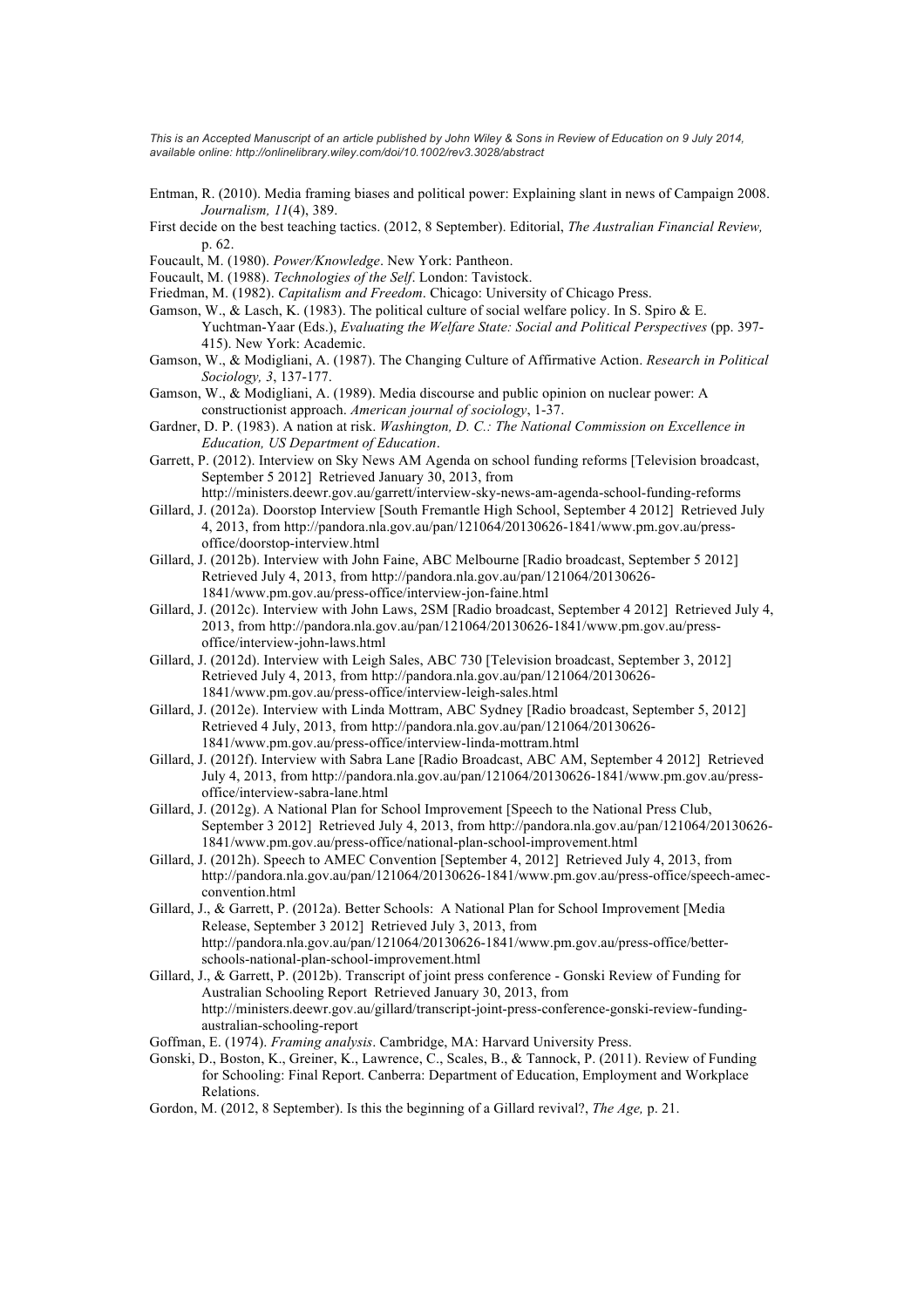Grattan, M. (2012, 3 September). PM pledge for top five school spot, *The Age,* p. 1.

- Great show and tell. When can we see the homework? (2012, 4 September). Editorial, *The Australian,* p. 13.
- Hunter, I. (1994). *Rethinking the school: Subjectivity, bureaucracy, criticism*. Sydney: Allen & Unwin.
- Iyengar, S. (1990). Framing responsibility for political issues: The case of poverty. *Political Behavior, 12*(1), 19-40.
- Iyengar, S. (1991). *Is anyone responsible?: How television frames political issues*: University of Chicago Press.
- Keating, J., & Klatt, M. (2013). Australian concurrent federalism and its implications for the Gonski Review. *Journal of Education Policy, 28*(4), 411-426. doi: 10.1080/02680939.2012.742139
- Klein, N. (2007). *The shock doctrine: The rise of disaster capitalism*: Metropolitan Books.
- Larsen, M. (2010). Troubling the discourse of teacher centrality: A comparative perspective. *Journal of Education Policy, 25*(2), 207-231.
- Luke, A. (1995). Text and discourse in education: An introduction to critical discourse analysis. *Review of Research in Education, 21*, 3-48.
- Marr, D. (2011). *Panic*. Collingwood: Black Inc.
- Marszalek, J. (2012a, 3 September). Gonski results to take years, *Hobart Mercury,* p. 9.
- Marszalek, J. (2012b, 3 September). School plan to take 13 years PM's timing blasted, *Herald-Sun,* p. 2.
- Menter, I., Muschamp, Y., Nicholls, P., Ozga, J., & Pollard, A. (1997). *Work and identity in the primary school: A post-Fordist analysis*: Open University Press Buckingham.
- Miles, M. B., & Huberman, M. (1994). *Qualitative Data Analysis* (2nd ed. ed.). Thousand Oaks CA: Sage Publications.
- No blank cheques for school funding. (2012, 4 September). [Editorial], *Northern Territory News/Sunday Territorian,* p. 14.
- O'Neill, O. (2002). *A question of trust: The 2002 Reith Lectures*. Cambridge: Cambridge University Press.
- Paine, M. (2012, 6 September). Fight for schools cash, *Hobart Mercury,* p. 3.
- Peck, J. (2010). *Constructions of neoliberal reason*. Oxford: Oxford University Press.
- Power, M. (2003). Evaluating the audit explosion. *Law & Policy, 25*(3), 185-202.
- Quiggin, J. (2012). *Zombie Economics: How Dead Ideas Still Walk among Us*. Melbourne: Black Inc.
- Reay, D., & Lucey, H. (2003). The Limits ofChoice'Children and Inner City Schooling. *Sociology, 37*(1), 121-142.
- Rizvi, F. (2013). Equity and marketisation: a brief commentary. *Discourse: Studies in the Cultural Politics of Education*(ahead-of-print), 1-5.
- Rizvi, F., & Lingard, B. (2010). *Globalizing education policy*. Abingdon: Routledge.
- Rossiter, N. (2003). Processual media theory. *symploke, 11*(1), 104-131.
- Rudd, K. (2007a). An Education Revolution for Australia`s Economic Future: Speech delivered to the Melbourne Educational Research Instotute, University of Melbourne, January 23, 2007 Retrieved May 2, 2013, from http://www.henrythornton.com/article.asp?article\_id=4515
- Rudd, K. (2007b). Election Campaign Speech: Brisbane, November 14 2007 Retrieved May 2, 2013, from http://electionspeeches.moadoph.gov.au/speeches/2007-kevin-rudd
- Rudd, K. (2009). The Global Financial Crisis. *The Monthly, February*(42), 20-29.
- Sachs, J. (2000). The Activist Professional. *Journal of Educational Change, 1*, 77-95.
- Sachs, J. (2001). Teacher Professional Identity: Competing Discourses, Competing Outcomes. *Journal of Educational Policy, 16*(2), 149-161.
- Sachs, J. (2003a). *The Activist Teaching Profession*. Buckingham: Open University Press.
- Sachs, J. (2003b). *Teacher Activism: Mobilising the Profession*. Paper presented at the BERA Annual Conference (Keynote Address).
- Sahlberg, P. (2011). *Finnish Lessons*. New York: Teachers College Press.
- Savage, G. C. (2011). When worlds collide: excellent and equitable learning communities? Australia's 'social capitalist' paradox? *Journal of Education Policy, 26*(1), 33-59. doi: 10.1080/02680939.2010.493229
- Scheufele, D., & Iyengar, S. (2012). The state of framing research: a call for new directions. In K. Kenski & K. Jamieson (Eds.), *The Oxford Handbook of Political Communication*. New York: Oxford University Press.
- Scheufele, D., & Tewksbury, D. (2007). Framing, agenda setting, and priming: The evolution of three media effects models. *Journal of communication, 57*(1), 9-20.